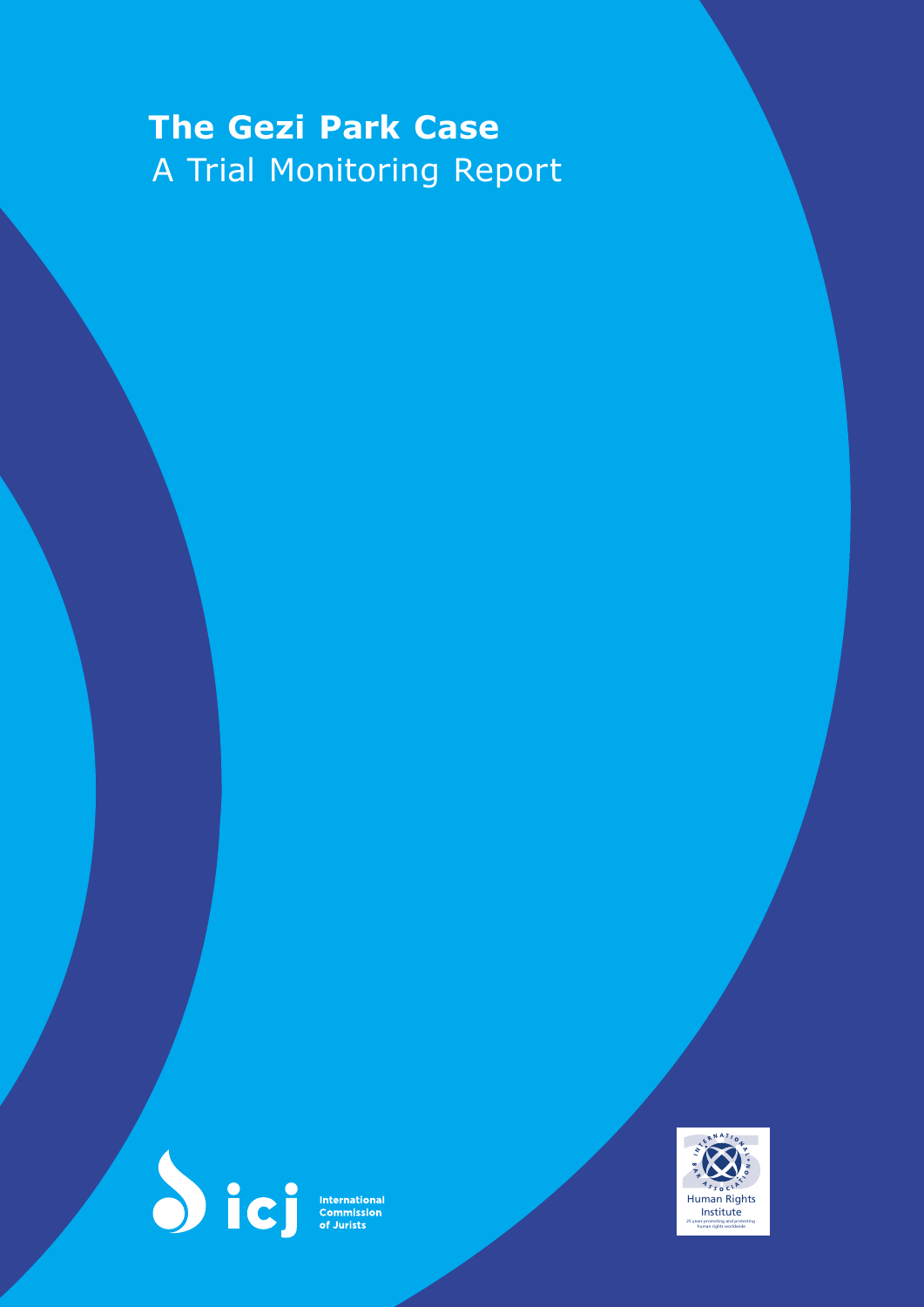Composed of 60 eminent judges and lawyers from all regions of the world, the International Commission of Jurists promotes and protects human rights through the Rule of Law, by using its unique legal expertise to develop and strengthen national and international justice systems. Established in 1952 and active on the five continents, the ICJ aims to ensure the progressive development and effective implementation of international human rights and international humanitarian law; secure the realization of civil, cultural, economic, political and social rights; safeguard the separation of powers; and guarantee the independence of the judiciary and legal profession.

- ® The Gezi Park Case. A Trial Monitoring Report
- © Copyright International Commission of Jurists, 2020

The International Commission of Jurists (ICJ) permits free reproduction of extracts from any of its publications provided that due acknowledgment is given and a copy of the publication carrying the extract is sent to its headquarters at the following address:

International Commission of Jurists P.O. Box 91 Rue des Bains 33 Geneva **Switzerland** 

This was made possible with the support of the Ministry for Foreign Affairs of Finland.

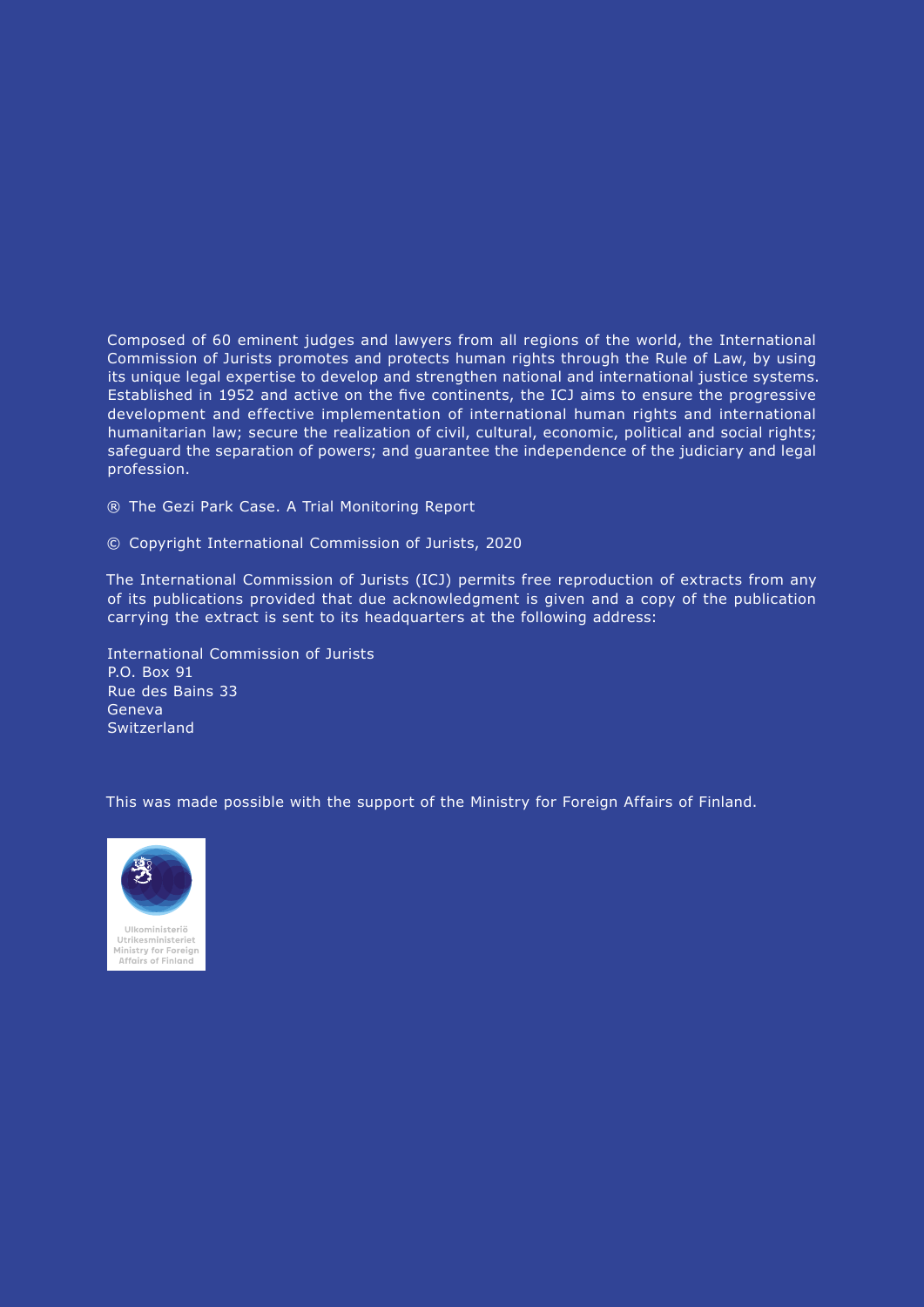# **The Gezi Park Case** A Trial Monitoring Report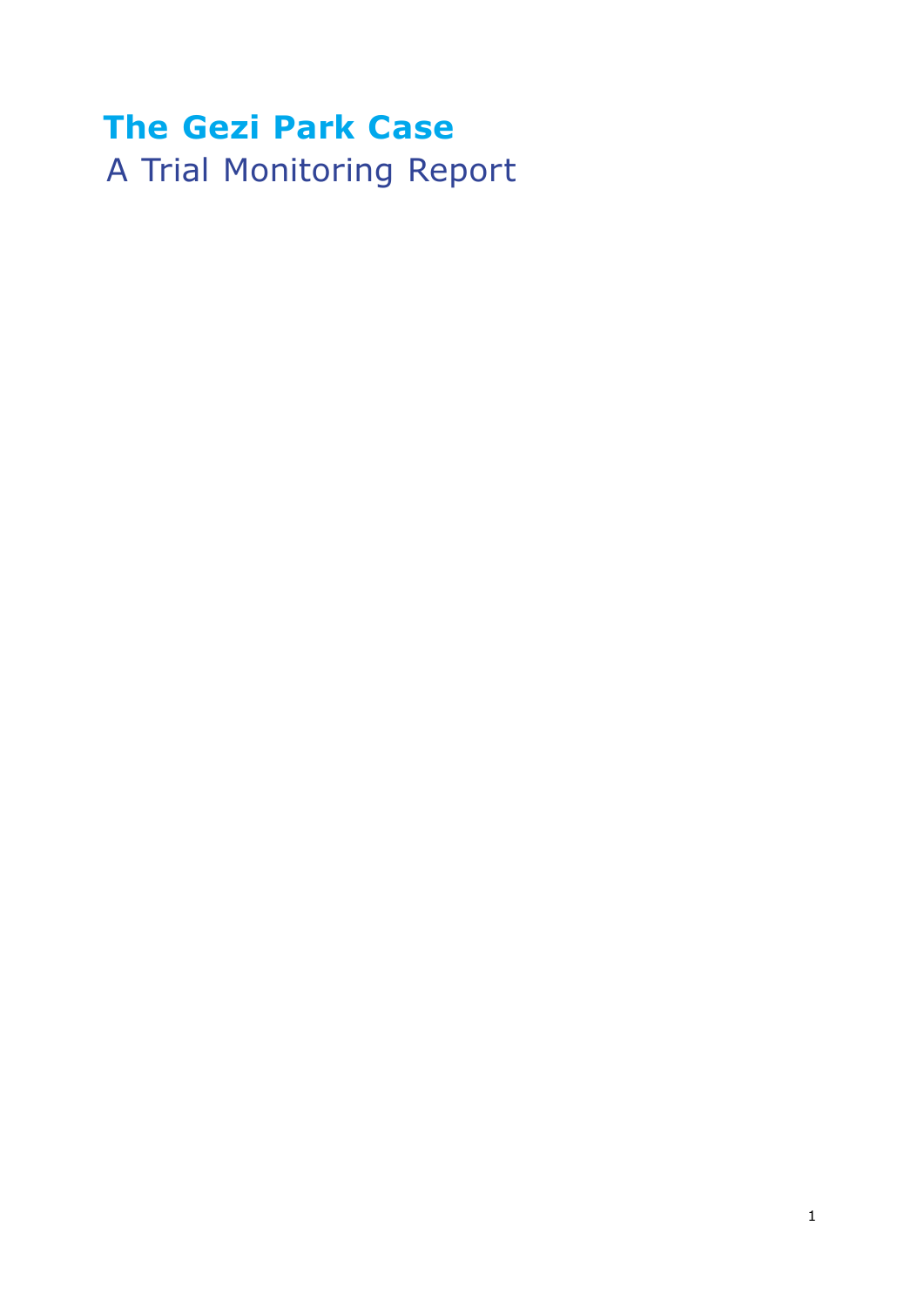## **Table of Contents**

| 7. The judgment of the European Court of Human Rights |  |
|-------------------------------------------------------|--|
|                                                       |  |
|                                                       |  |
|                                                       |  |
|                                                       |  |
|                                                       |  |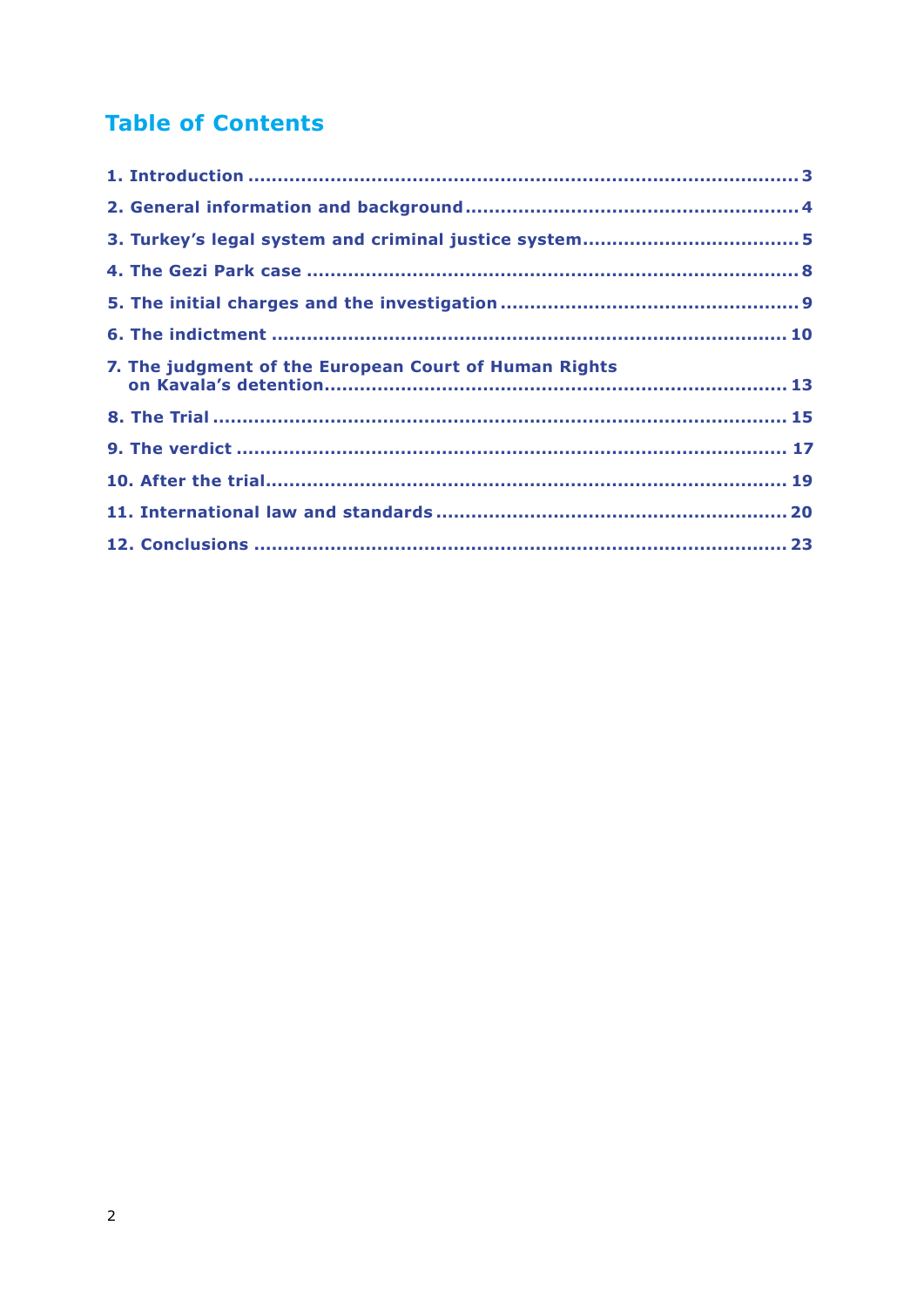### <span id="page-4-0"></span>**1. Introduction**

In 2012 and 2013 a series of demonstrations took place at the Gezi Park in Istanbul to protest against the plan by the Istanbul Metropolitan Municipal Council (*Istanbul Büyükşehir Belediye Meclisi)* to pedestrianise Taksim Square in Istanbul with a project that would have re-zoned the Gezi Park, one of the few existing green spaces in the largest city of Europe.<sup>1</sup>

The demonstrations were promoted by several collective movements, made up of trade unions, political parties, professional associations and civil society organisations. The protests were initially peaceful. However, since the end of May 2013, reportedly following the harsh intervention by the police, demonstrations took place in many cities and towns all over Turkey, some of which involved violent incidents.

Between 2017 and 2019, more than four years after these events, at least sixteen human rights defenders were arrested and/or charged for "having attempted to overthrow the government by force and violence" within the meaning of Article 312 of the Criminal Code in relation to the Gezi Park events. Those arrested include: Mehmet Osman Kavala, Gokçe Yilmaz, Ali Hakan Altinay, Hanzade Hikmet Germiyanoglu, Yigit Aksakoglu, Cigdem Mater Utku, Yigit Ali Ekmekci, Memet Ali Alabora, Handan Meltem Arikan, Can Dundar, Ayse Mucella, Serafettin Can Atalay, Tayfun Kahraman, Inanç Ekmekçi, Mine Ozerden, and Ayse Pinar Alabora.

Their trial began in Istanbul on 24 June 2019 before the 30<sup>th</sup> Assize Court (case file 2019/74, hereafter referred to as the "Gezi trial"). The International Commission of Jurists (ICJ) and the International Bar Association's Human Rights Institute (IBAHRI) monitored all hearings of this trial.

The organisations sent a team of international observers composed of Karinna Moskalenko, prominent Russian lawyer and ICJ Honorary Member; Justice Ketil Lund, former judge of the Supreme Court of Norway and ICJ Commissioner; Mark Ellis, Executive Director of the International Bar Association; and Phil Chambers, legal expert of IBAHRI.

The observers were provided with official *ordres de mission* presented in advance to the Court of Assize presiding over the trial, and reported directly to the secretariats of the ICJ and IBAHRI. In accordance with policy of the two organisations, the role of the aforementioned individuals was strictly to act as neutral observers of the legal process, and to assess compliance of the trial with international human rights law and rule of law principles to inform the present report. The methodology followed for the trial observation is contained in detail in the ICJ Trial Observation Manual for Criminal Proceedings.<sup>2</sup>

The ICJ and IBAHRI observers attended all hearings of the trial: on 24 and 25 June 2019, 18 and 19 July, 8 and 9 October, 18 October 2019, 24 and 25 December, and 20 January and 18 February 2020.

 $1$  In 2013 several demonstrations took place to protest the decision of the demolition; when the demolition actually began on 27 May, about fifty environmental activists and local residents occupied the Park in an attempt to prevent its destruction. Following the violent evacuation of these protesters on 31 May 2013, different protests took place in several towns and cities in Turkey. See, statement of facts by the European Court of Human Rights in *Kavala v. Turkey*, ECtHR, Application no. 28749/18; Amnesty International, *Gezi Park Protests — Brutal Denial of the Right ot Peaceful Assembly in Turkey*, EUR 44/022/2013.

<sup>&</sup>lt;sup>2</sup> ICJ, Trial Observation Manual for Criminal Proceedings, available at [https://www.icj.org/criminal-trials-and-human-rights](https://www.icj.org/criminal-trials-and-human-rights-a-manual-on-trial-observation/)[a-manual-on-trial-observation/](https://www.icj.org/criminal-trials-and-human-rights-a-manual-on-trial-observation/)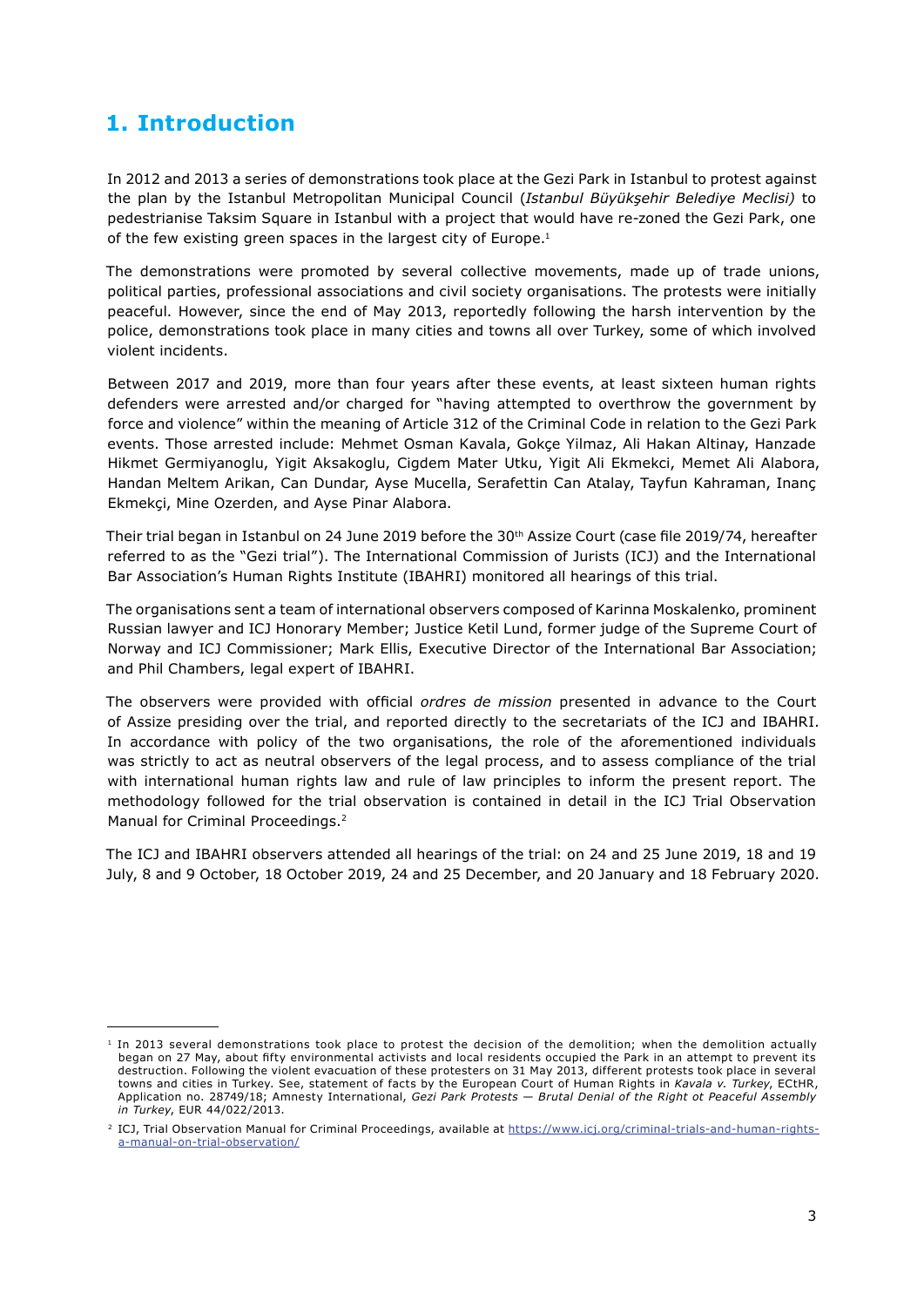### <span id="page-5-0"></span>**2. General information and background**

In recent years, Turkey has experienced a severe deterioration in the rule of law throughout the country. As reported by the ICJ, IBAHRI, and other independent civil society observers and experts, in the history of the Turkish Republic, the judiciary has often been subject to repeated attempts of control or undue influence by the different political powers of the day. Likewise, civil society has often been prone to harassment and persecution, including unwarranted criminal prosecutions.<sup>3</sup>

The failed attempt at a *coup d'état* and official response on 15 July 2016 left more than 251 people dead and more than 2,000 wounded. This led to the further destabilisation of many of the country's already weak institutions, leaving the rule of law severely damaged.

On 20 July 2016, Turkey declared a state of emergency, which entered into force the following day. Pursuant to this declaration, on 24 July Turkey proclaimed it was derogating from the European Convention on Human Rights, without specifying the specific provisions from which it was derogating. On 2 August it provided notification of derogation from the International Covenant on Civil and Political Rights with regard to: Article 2.3 (right to an effective remedy), Article 9 (right to liberty and security), Article 10 (right to humane treatment in detention), Article 12 (freedom of movement), Article 13 (procedural guarantees in expulsion proceedings), Article 14 (right to a fair trial), Article 17 (right to privacy), Article 19 (right to freedom of expression), Article 21 (right of peaceful assembly), Article 22 (freedom of association), Article 25 (political rights), Article 26 (equality before the law) and Article 27 (protection of minorities).

The state of emergency, in force between 21 July 2016 and 18 July 2018, allowed for the purging of the judiciary and for the widespread arbitrary arrest and trial of lawyers and civil society representatives on spurious charges of terrorism, offences against the State, insult to the nation or its President, and hate speech crimes. This significantly restricted the space for civil society to act to defend human rights in Turkey.

Specific measures adopted under the state of emergency included mass dismissal of public servants, judges and prosecutors, without an appropriate basis for dismissal and without ensuring due process guarantees.4 During this period the judiciary was deprived of essential guarantees to ensure its independence. These measures have collectively impeded the capacity of the Turkish legal system to provide justice and any effective remedy for human rights violations.

<sup>3</sup> See for more detailed information and references to the statements in this section, ICJ, *Turkey: the Judicial System in Peril*, 2016, available at [https://www.icj.org/wp-content/uploads/2016/07/Turkey-Judiciary-in-Peril-Publications-](https://www.icj.org/wp-content/uploads/2016/07/Turkey-Judiciary-in-Peril-Publications-Reports-Fact-Findings-Mission-Reports-2016-ENG.pdf)[Reports-Fact-Findings-Mission-Reports-2016-ENG.pdf;](https://www.icj.org/wp-content/uploads/2016/07/Turkey-Judiciary-in-Peril-Publications-Reports-Fact-Findings-Mission-Reports-2016-ENG.pdf) and ICJ, *Justice Suspended: Access to Justice and the State of Emergency in Turkey,* available at [https://www.icj.org/wp-content/uploads/2018/12/Turkey-Access-to-justice-Publications-](https://www.icj.org/wp-content/uploads/2018/12/Turkey-Access-to-justice-Publications-Reports-2018-ENG.pdf)[Reports-2018-ENG.pdf](https://www.icj.org/wp-content/uploads/2018/12/Turkey-Access-to-justice-Publications-Reports-2018-ENG.pdf). See also, Commissioner for Human Rights of the Council of Europe, Report on visit to Turkey of 2019, available at [https://www.coe.int/en/web/commissioner/-/turkish-authorities-must-restore-judicial-independence](https://www.coe.int/en/web/commissioner/-/turkish-authorities-must-restore-judicial-independence-and-stop-targeting-and-silencing-human-rights-defenders)[and-stop-targeting-and-silencing-human-rights-defenders;](https://www.coe.int/en/web/commissioner/-/turkish-authorities-must-restore-judicial-independence-and-stop-targeting-and-silencing-human-rights-defenders) OHCHR, Report on the impact of the state of emergency on human rights in Turkey, including an updated on the South-East, available at <u>[https://www.ohchr.org/Documents/](https://www.ohchr.org/Documents/Countries/TR/2018-03-19_Second_OHCHR_Turkey_Report.pdf)</u> [Countries/TR/2018–03–19\\_Second\\_OHCHR\\_Turkey\\_Report.pdf;](https://www.ohchr.org/Documents/Countries/TR/2018-03-19_Second_OHCHR_Turkey_Report.pdf) Communication to the Government of Turkey by the UN Special Rapporteur on the independence of judges and lawyers, [https://spcommreports.ohchr.org/TMResultsBase/](https://spcommreports.ohchr.org/TMResultsBase/DownLoadPublicCommunicationFile?gId=25533) [DownLoadPublicCommunicationFile?gId=25533.](https://spcommreports.ohchr.org/TMResultsBase/DownLoadPublicCommunicationFile?gId=25533)

<sup>4</sup> Two members of the Constitutional Court; five members of the High Council of Judges and Prosecutors; 140 members of the Court of Cassation; 48 members of the Council of State; and 4,240 judges and prosecutors have been dismissed. 2,250 judges and prosecutors were arrested and some still remain in detention. See ICJ, *Justice Suspended, op. cit.*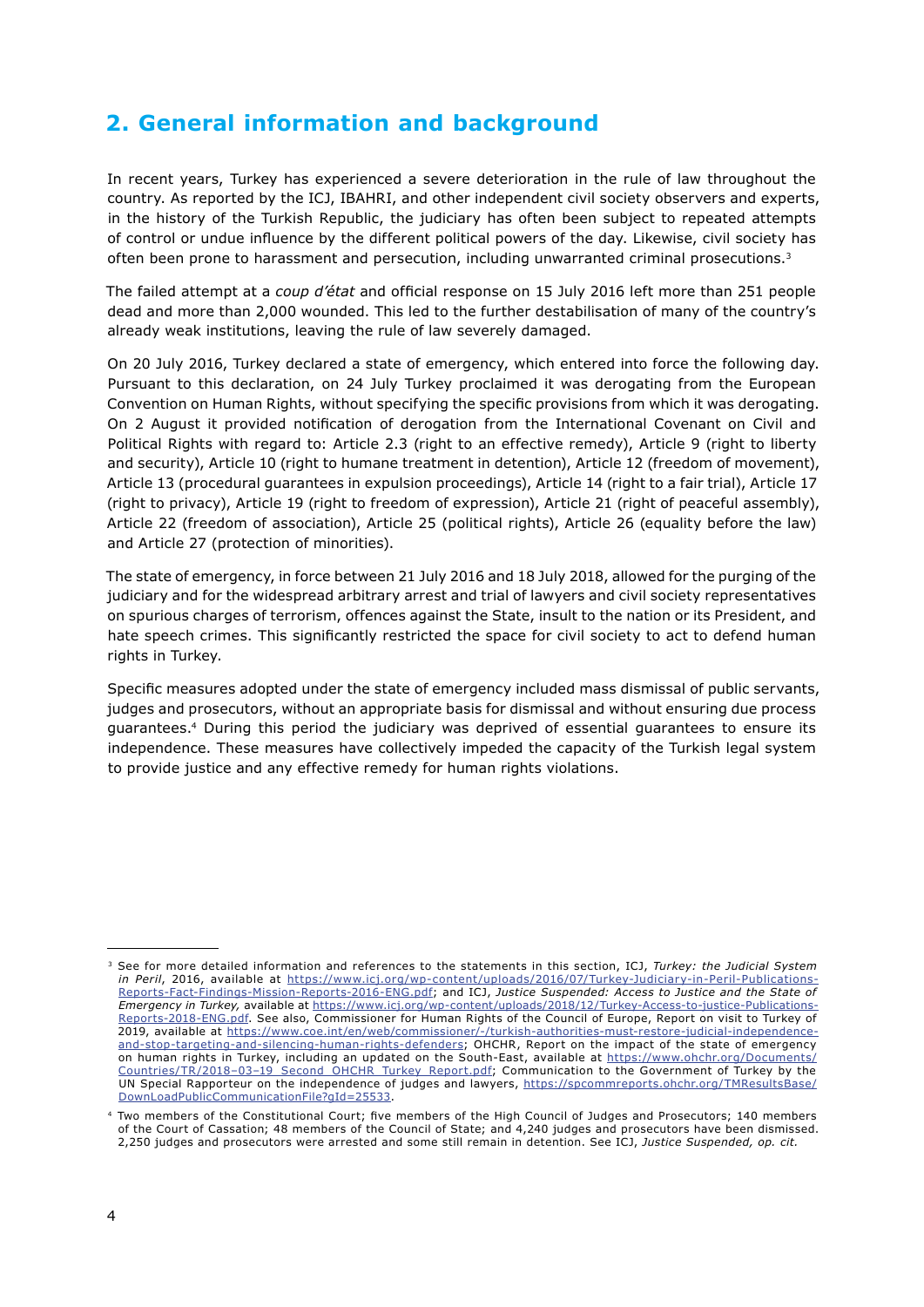### <span id="page-6-0"></span>**3. Turkey's legal system and criminal justice system**

Turkey is a civil law system governed under a constitution. International treaties, once ratified by the Grand National Assembly of Turkey, have the force of domestic law and "[i]n the case of a conflict between international agreements, duly put into effect, concerning fundamental rights and freedoms and the laws due to differences in provisions on the same matter, the provisions of international agreements shall prevail".<sup>5</sup>

Turkey is a Member of the United Nations, the Council of Europe and the Organization for Security and Cooperation in Europe. It is party to: the European Convention on Human Rights, the International Covenant on Civil and Political Rights, the International Covenant on Economic, Social and Cultural Rights, the Convention against Torture and Other Cruel, Inhuman or Degrading Treatment or Punishment, the Convention on the Elimination of All Forms of Discrimination against Women, the International Convention on the Elimination of All Forms of Racial Discrimination, the Convention on the Rights of the Child, the International Convention for the Protection of the Rights of Migrant Workers and of the Members of their Families, and the Convention on the Rights of Persons with Disabilities. It has furthermore ratified the Optional Protocol to the UN Convention against Torture, the First and Second Optional Protocol to the International Covenant on Civil and Political Rights, the three Optional Protocols to the Convention on the Rights to the Child, the Optional Protocol to the Convention on the Elimination of All Forms of Discrimination against Women, and the Optional Protocol to the Convention on the Rights of the Persons with Disabilities.<sup>6</sup>

The principle of the rule of law is enshrined in Article 2 of the Turkish Constitution which describes the State as "a democratic, secular and social state governed by the rule of law". In the Turkish legal system, the Constitution is the supreme law; laws cannot be enacted or applied in a manner contrary to it, and all executive, legislative and judicial organs, administrative authorities, institutions and individuals are bound by its provisions.<sup>7</sup>

Under Article 9 of the Constitution, judicial power is exercised by "independent and impartial courts on behalf of the Turkish nation". Within the civil judicial system, there are separate ordinary and administrative jurisdictions. The Constitutional Court has jurisdiction to review the constitutionality of laws and has the competence to adjudicate individual complaints. The Court of Cassation reviews the judgments of first instance civil and criminal courts; the Council of State reviews the decisions and judgments of all administrative courts; and the Court of Jurisdictional Disputes has jurisdiction to resolve disputes of jurisdiction among the high courts.

The independence of the Turkish courts is guaranteed in Article 138 of the Constitution:

- **•** *Judges shall be independent in the discharge of their duties; they shall give judgment in accordance with the Constitution, laws, and their personal conviction conforming with the law.*
- **•** *No organ, authority, office or individual may give orders or instructions to courts or judges relating to the exercise of judicial power, send them circulars, or make recommendations or suggestions…*8

<sup>5</sup> Article 90, Constitution of Turkey (hereinafter the "Constitution"). Official translation by the Grand National Assembly of Turkey.

<sup>6</sup> See the ratification history of Turkey at <https://treaties.un.org>

<sup>7</sup> Article 11, *ibid.*

<sup>8</sup> Article 138, *ibid.*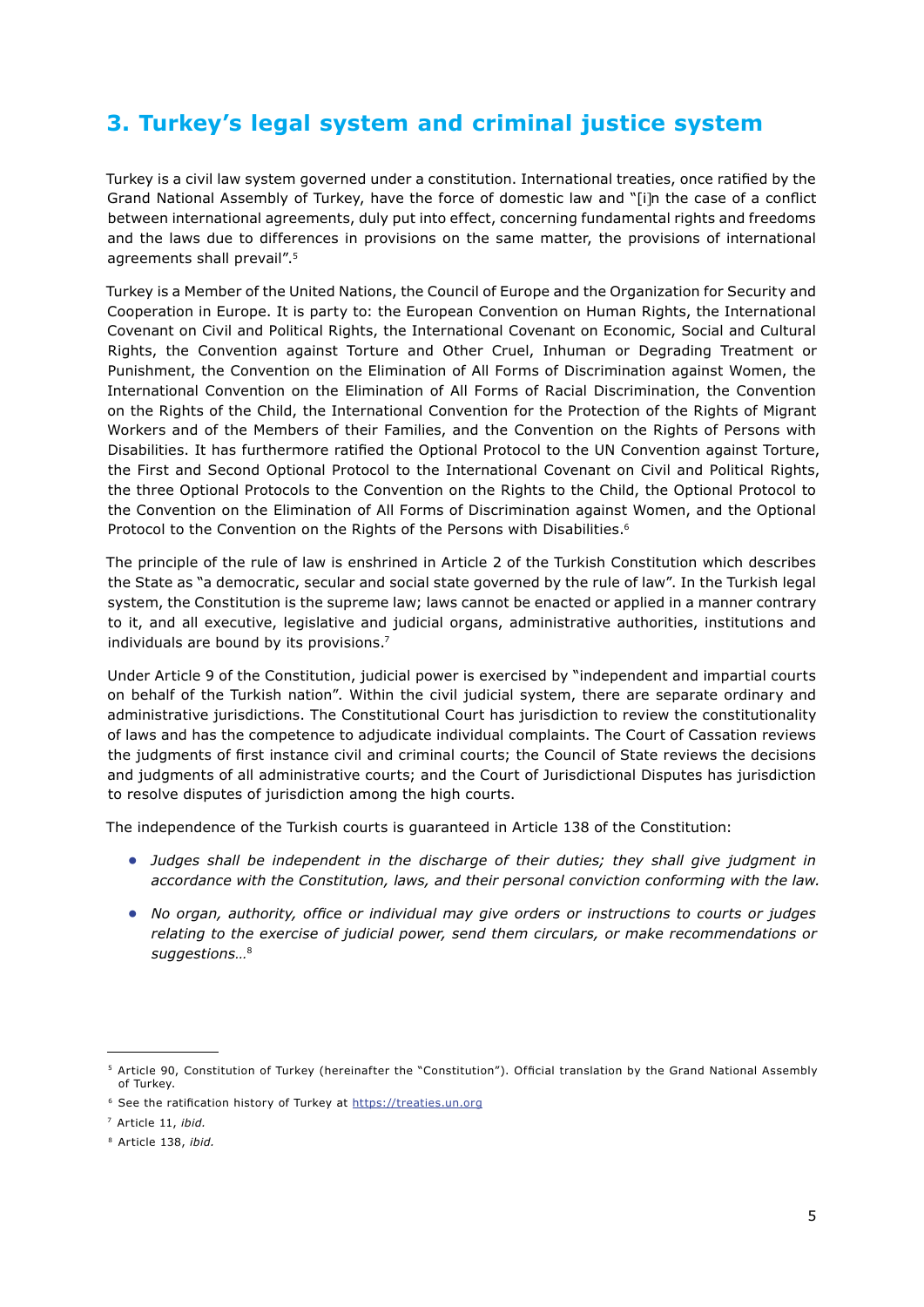Article 139 establishes the security of tenure of judges and public prosecutors. It stipulates:

**•** *Judges and public prosecutors shall not be dismissed, or unless they request, shall not be retired before the age prescribed by the Constitution; nor shall they be deprived of their salaries, allowances or other rights relating to their status, even as a result of the abolition of a court or a post. Exceptions indicated in law relating to those convicted for an offence requiring dismissal from the profession, those who are definitely established as unable to perform their duties because of ill health, or those determined as unsuitable to remain in the profession, are reserved.*<sup>9</sup>

Turkish prosecutors form part of the judicial system, although they have powers and functions distinct from those of judges.<sup>10</sup> The role of public prosecutors is particularly important during the pre-trial phase of criminal proceedings. They have the duty to investigate promptly after being informed about suspicions of a crime, and must gather and secure evidence both in favour of and against any suspects.<sup>11</sup> Throughout the investigation, the judicial police are under the command of public prosecutors.12 If the public prosecutors believe that there is a reasonable basis for suspicion of a crime, they are obligated by law to file indictments.<sup>13</sup>

Under Turkish law, the work of lawyers is described as an independent public service.14 In order to practice law, a lawyer must be registered with the bar association of the city where he or she resides. The bar associations, including the Union of Turkish Bar Associations at national level and the regional bar associations, are responsible for the admission of candidates to the profession, the regulation and the conduct of their traineeships, and disciplinary investigations. The Ministry of Justice retains a significant role in the admission of lawyers to the profession and in its disciplinary system. The admission decisions of the Union of Turkish Bar Associations are subject to the approval of the Ministry, which is also needed to launch criminal investigations and impose disciplinary measures against lawyers.15

The independence of the judiciary in Turkey was already subject to significant strains before the attempted coup of 15 July 2016 and the beginning of the state of emergency. These are described in the ICJ's briefing paper *Turkey: the Judicial System in Peril*. 16

Nonetheless, the measures undertaken under the state of emergency, in particular the mass dismissals and arrests of judges, prosecutors and lawyers, have significantly weakened the justice system and its capacity to protect human rights and effectively remedy their violation.<sup>1718</sup>

The independence of the judiciary has been further imperilled following constitutional amendments approved by referendum on 16 April 2017 and which came into effect at different stages.<sup>19</sup> Amongst

<sup>9</sup> Article 139, *ibid.*

<sup>10</sup> Articles 139 and 140, *ibid.*

<sup>&</sup>lt;sup>11</sup> Article 160 of the Law on Criminal Procedure

<sup>12</sup> Article 161, *ibid.*

<sup>13</sup> Article 170, *ibid.*

<sup>&</sup>lt;sup>14</sup> Article 1/1 of the Law on Practice of Law.

<sup>15</sup> Articles 8, 58 and 71, *ibid.*

<sup>16</sup> ICJ, *Turkey: the Judicial System in Peril,* 2 June 2016, available at [https://www.icj.org/turkey-icj-raises-concerns-at](https://www.icj.org/turkey-icj-raises-concerns-at-threats-to-the-independence-of-judges-prosecutors-and-lawyers/)[threats-to-the-independence-of-judges-prosecutors-and-lawyers/](https://www.icj.org/turkey-icj-raises-concerns-at-threats-to-the-independence-of-judges-prosecutors-and-lawyers/)

<sup>17</sup> European Commission 2018 Report, *op. cit.,* p. 23.

<sup>&</sup>lt;sup>18</sup> ICJ, 'Turkey: emergency measures have gravely damaged the rule of law', 6 December 2016, available at [https://www.](https://www.icj.org/turkey-emergency-measures-have-gravely-damaged-the-rule-of-law/) [icj.org/turkey-emergency-measures-have-gravely-damaged-the-rule-of-law/](https://www.icj.org/turkey-emergency-measures-have-gravely-damaged-the-rule-of-law/)

<sup>&</sup>lt;sup>19</sup> Two provisions entered into force directly; one concerning the Judges and Prosecutors Board (is this the CJP?) and one permitting the President's membership of a political party. All other provisions entered into force following the electionsof 24 June 2018.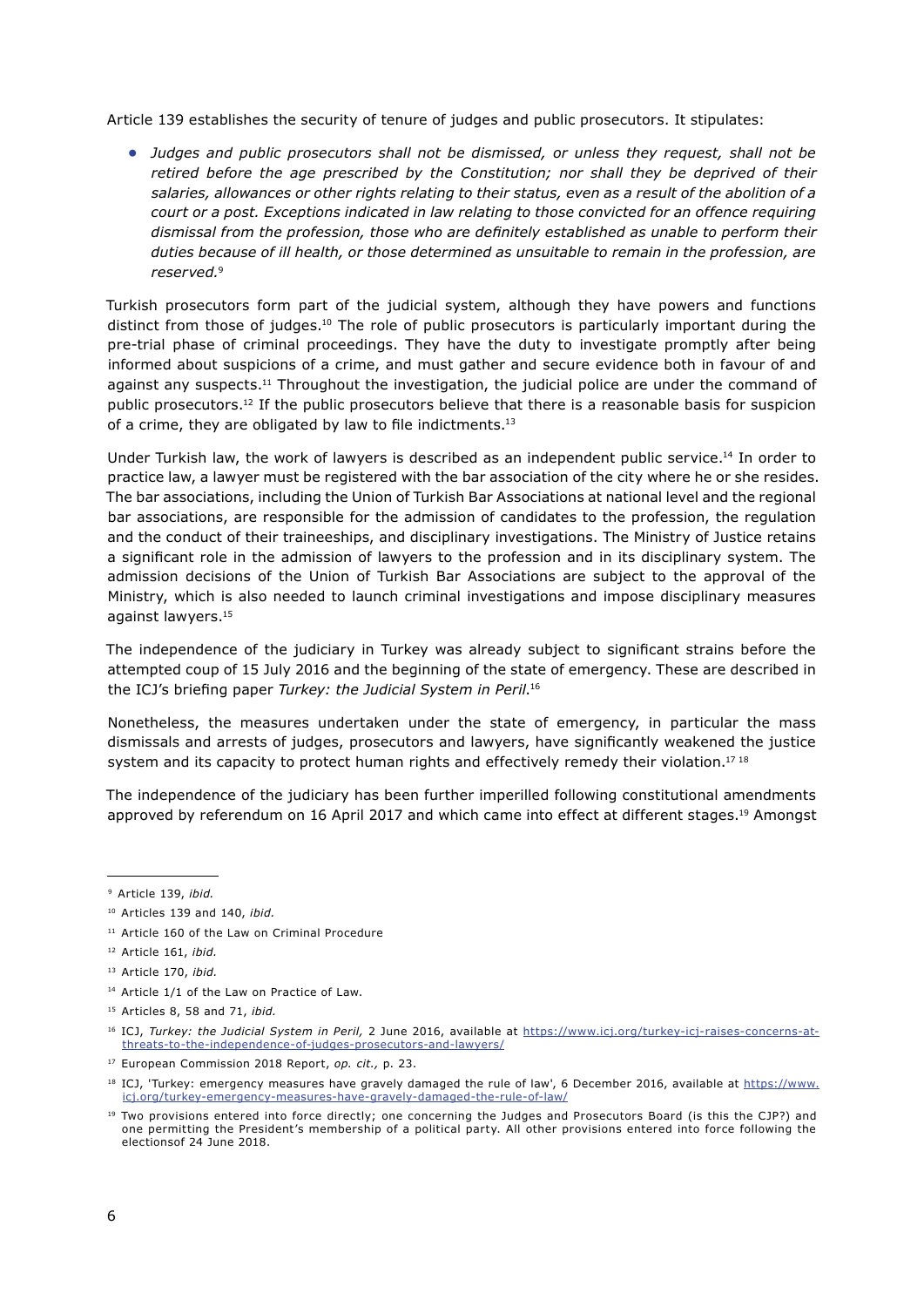the reforms was a new process of appointment in respect of the Council of Judges and Prosecutors (CJP). The CJP is responsible for all decisions concerning appointment, career development, transfer and dismissal of judges and prosecutors. Under the new constitutional arrangements, of the thirteen Council members, six are now effectively appointed by the President of Turkey, including four ordinary members as well as the Minister of Justice (who acts as President of the Council) and the Under-Secretary of the Ministry of Justice. The remaining seven members are appointed by the National Assembly. None of the members of the Council is appointed by or with the participation of judges or public prosecutors.

Finally, under the new constitutional regime, the Turkish President is no longer required to appear non-partisan but rather may formally maintain a political party affiliation.<sup>20</sup> The result of these 'reforms' is that under the current constitutional framework the Council of Judges and Prosecutors cannot be considered structurally independent due to the significant degree of political control placed on the appointment of its members.<sup>21</sup>

There is therefore ample evidence that years of relentless interference by the executive and legislative branches over the judiciary and the erosion of its structural independence has engendered a judiciary that is receptive to even indirect directives of the central executive power, in particular of the President. While in respect of 'ordinary' cases with no political overtones this may go relatively unnoticed. Rather, it is in 'politically sensitive cases' that the independence of the judiciary is often tested.22

<sup>20</sup> For a description and assessment of the old system, please see ICJ, Justice in Peril, *op. cit*.

<sup>21</sup> Council of Europe Recommendation CM/Rec (2010)12 of the Committee of Ministers to member states on judges: independence, efficiency and responsibilities, para. 27.

<sup>22</sup> See, ICJ, *Justice Suspended, op. cit.*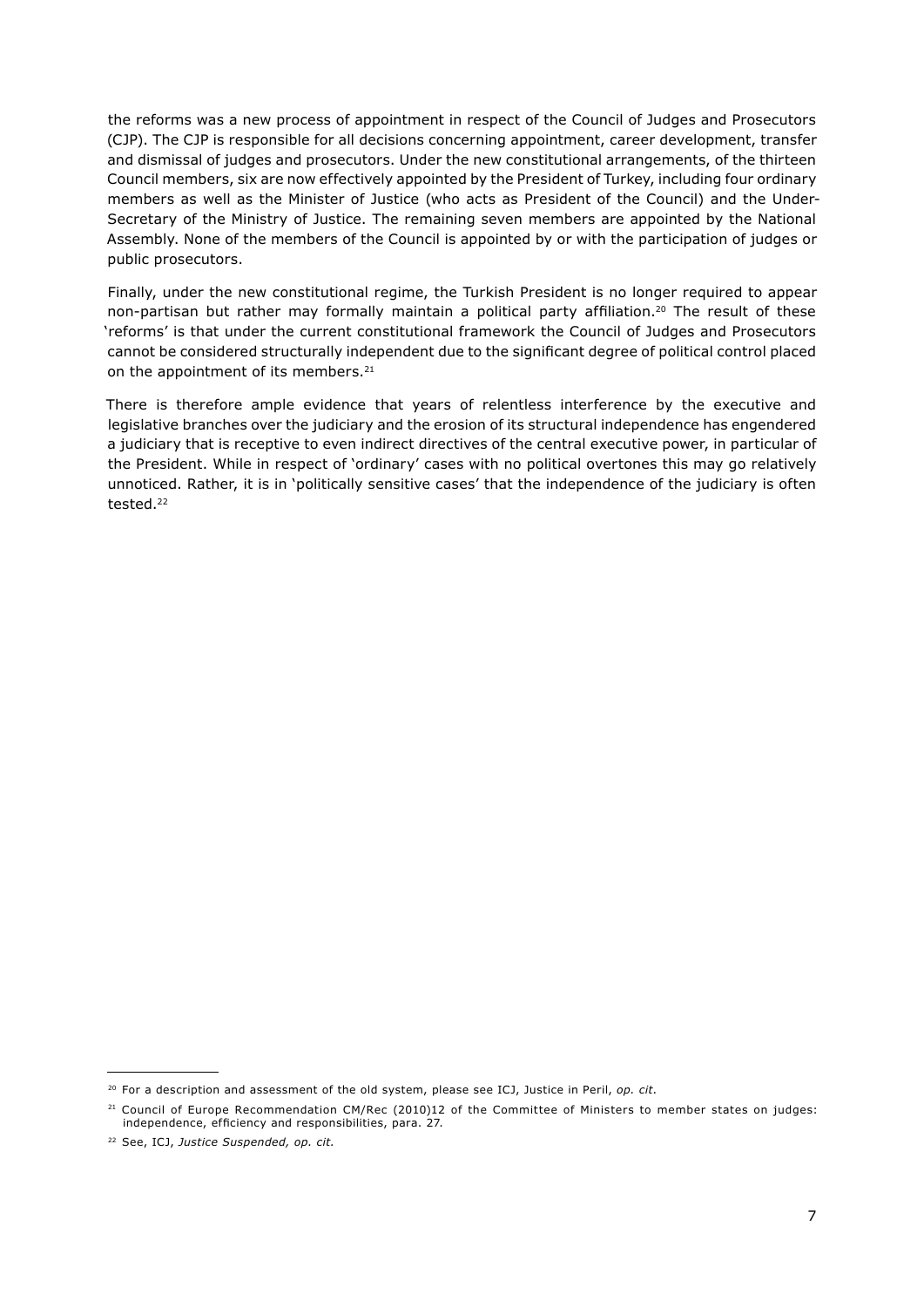### <span id="page-9-0"></span>**4. The Gezi Park case**

The events at the origin of the Gezi Park trial occurred in 2012 and 2013, when a series of demonstrations took place to protest against the plan by the Istanbul Metropolitan Municipal Council (*Istanbul Büyükşehir Belediye Meclisi)* to pedestrianise Taksim Square with a project that would have destroyed the Gezi Park, one of the few existing green spots in the largest city of Europe. The demonstrations were promoted by several collective movements, including trade unions, political parties, professional associations and NGOs. The protests were initially entirely peaceful. At the end of May 2013, reportedly following the violent intervention by the police, a few and isolated violent incidents were recorded.<sup>23</sup>

According to information provided by the Turkish Government to the European Court of Human Rights, 3,611,208 persons took part in the "Gezi Park events". During these protests, 4,329 persons were wounded and four lost their lives. At the same time, 697 law enforcement officers were injured and two died.  $5,513$  persons were arrested.<sup>24</sup> The defendants in this case were not amongst those arrested in this period.

In contrast to the figures by the Turkish authorities, Amnesty International, citing figures of the Turkish Medical Association, reported more than 8,000 injured persons by 10 July 2013. It reported five people deceased and "strong evidence linking three of these deaths to the abusive use of force by police".25 With regard to the arrests, Amnesty International, through statistics provided by the Ankara, Istanbul and Izmir Bar Associations, could document around 4,900 persons arrested of which 3,400 during the first weekend of protests (31 May  $-$  2 June).<sup>26</sup> The Commissioner for Human Rights of the Council of Europe has reported that these events "were triggered as a result of the excessive use of force against a small number of peaceful protestors trying to stop the cutting of trees in Gezi Park".27

<sup>23</sup> See, Statement of Facts in *Kavala v Turkey, op. cit.*

<sup>24</sup> *Ibid.*, para. 18.

<sup>25</sup> Amnesty International, *op. cit*., pp. 6 and 15.

<sup>26</sup> *Ibid.,* p. 41. See, statistics by the Turkish Medical Association at <http://www.ttb.org.tr/images/stories/file/english.doc>

<sup>27</sup> *Kavala v Turkey, op. cit.*, para. 21.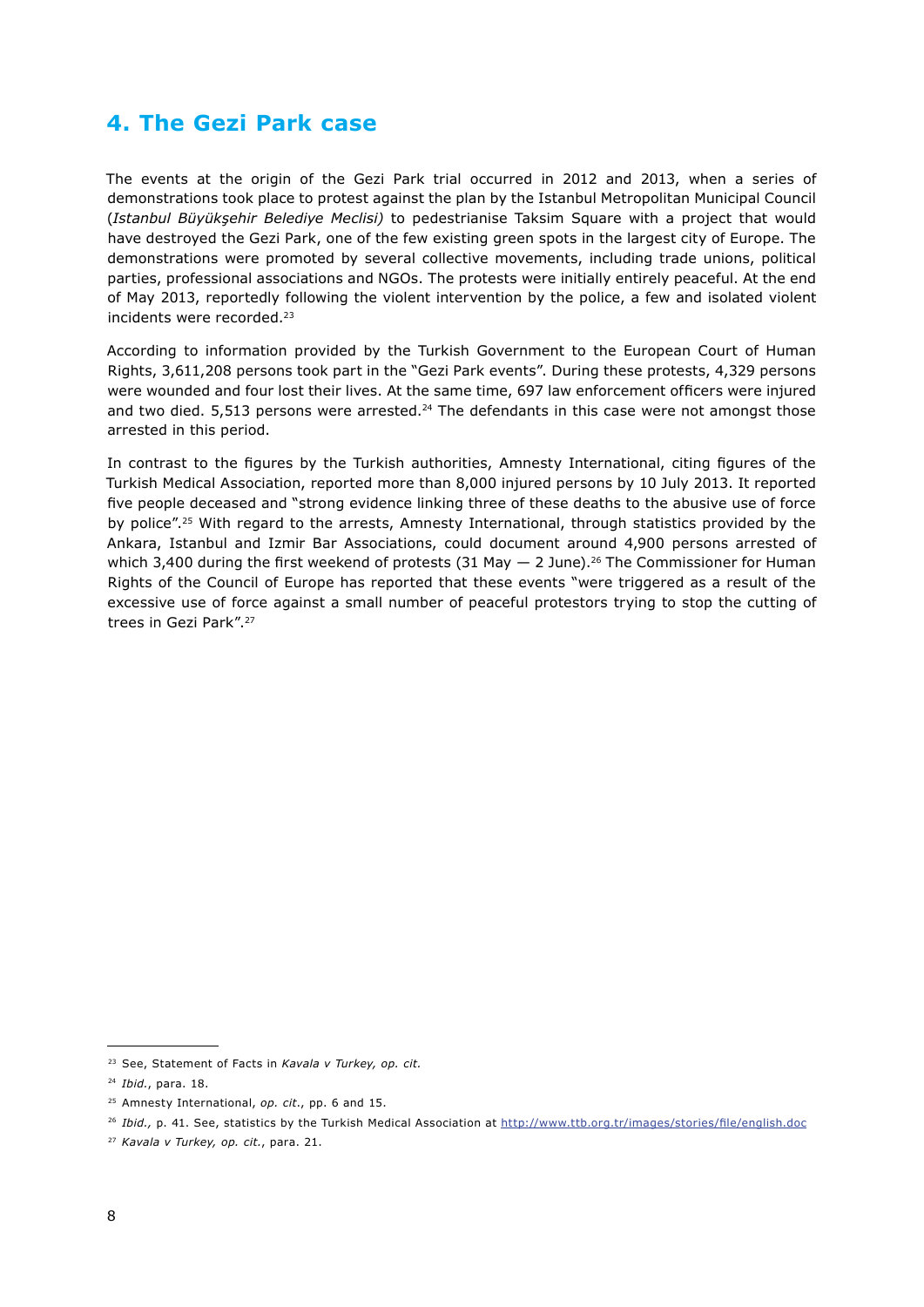### <span id="page-10-0"></span>**5. The initial charges and the investigation**

In 2017, Osman Kavala was charged in connection with these events. Prior to that time, neither any charge nor even the existence of an investigation was known.

When Osman Kavala was detained on 18 October 2017, he was charged with both a violation of the Constitution (Article 309 of the Criminal Code) in connection with the 2016 coup attempt and charges of offences against the government (Article 312 of the Criminal Code) in connection with the Gezi Park protests. On 1 November 2017, an Istanbul prosecutor issued a warrant to keep Kavala detained during the investigation of both charges, which was upheld by a peace justice on the same day at the hearing in the presence of the defendant. Other suspects were briefly arrested in November 2018 and the investigation was extended. Of the other suspects, only Yiğit Aksakoğlu, Turkey representative of the Bernard van Leer Foundation, a Dutch philanthropic organisation focusing on early child development projects, was placed in pre-trial detention. Whilst Aksakoğlu was released at the first hearing on 24 June 2019, Osman Kavala continues to remain in detention.<sup>29</sup>

On 19 February 2019, the Istanbul public prosecutor filed an indictment in respect of the sixteen defendants for having attempted to overthrow the government by force and violence within the meaning of Article 312 of the Criminal Code. The persons charged were: Osman Kavala, Yiğit Aksakoğlu, Ayse Mücella Yapıcı, Çiğdem Mater Utku, Ali Hakan Altınay, Mine Özerden, Tayfun Kahraman, Can Atalay, Yiğit Ali Ekmekçi, Can Dündar, Memet Ali Alabora, Ayşe Pınar Alabora, Gökçe Yılmaz, Handan Meltem Arıkan, Hanzade Hikmet Germiyanoğlu and İnanç Ekmekçi.

On 11 October 2019, charges against Osman Kavala were dropped on the grounds that pre-trial detention is no longer a proportionate measure. Mr Kavala nonetheless remained in detention at Silivri Prison under the other charge under Article 312 of the Criminal Code (under which he was tried in the Gezi Park trial).<sup>29</sup>

During the investigation and trial, President Recep Tayyip Erdoğan made statements at a public event that openly hinted at the guilt of the suspects. He declared on 21 November 2018:

**•** *Did you ever think of that? Someone financed terrorists in the context of the Gezi events. This man is now behind bars. And who is behind him? The famous Hungarian Jew G.S. This is a man who encourages people to divide and to shatter nations. G.S. has huge amounts of money and he spends it in this way. His representative in Turkey is the man of whom I am speaking, who inherited wealth from his father and who then used his financial resources to destroy this country. It is this man who provides all manner of support for these acts of terror…*<sup>30</sup>

On 3 December 2018, he further affirmed in a press statement following the G20 Summit:

**•** *I have already disclosed the names of those behind Gezi. I said that its external pillar was G.S., and the national pillar was Kavala. Those who send money to Kavala are well known. And now they have taken the decision to close the foundation, to leave Turkey, and so on; this is how they have occupied our agenda*.31

<sup>29</sup> The facts of the case can be found summarised in the statement by the European Court of Human Rights in *Kavala v Turkey* as well as in, *inter alia*, Human Rights Watch, *Turkey: Baseless Charges Over Landmark 2013 Protests*, available at <https://www.hrw.org/news/2019/03/25/turkey-baseless-charges-over-landmark-2013-protests>

<sup>29</sup> Human Rights Watch, *Turkey: Prominent Cıvic Leader Rearrested After Acquittal,* [https://www.hrw.org/news/2020/02/20/](https://www.hrw.org/news/2020/02/20/turkey-prominent-civic-leader-rearrested-after-acquittal) [turkey-prominent-civic-leader-rearrested-after-acquittal](https://www.hrw.org/news/2020/02/20/turkey-prominent-civic-leader-rearrested-after-acquittal)

<sup>30</sup> *Kavala v Turkey, op. cit.,* para. 61.

<sup>31</sup> *Ibid*.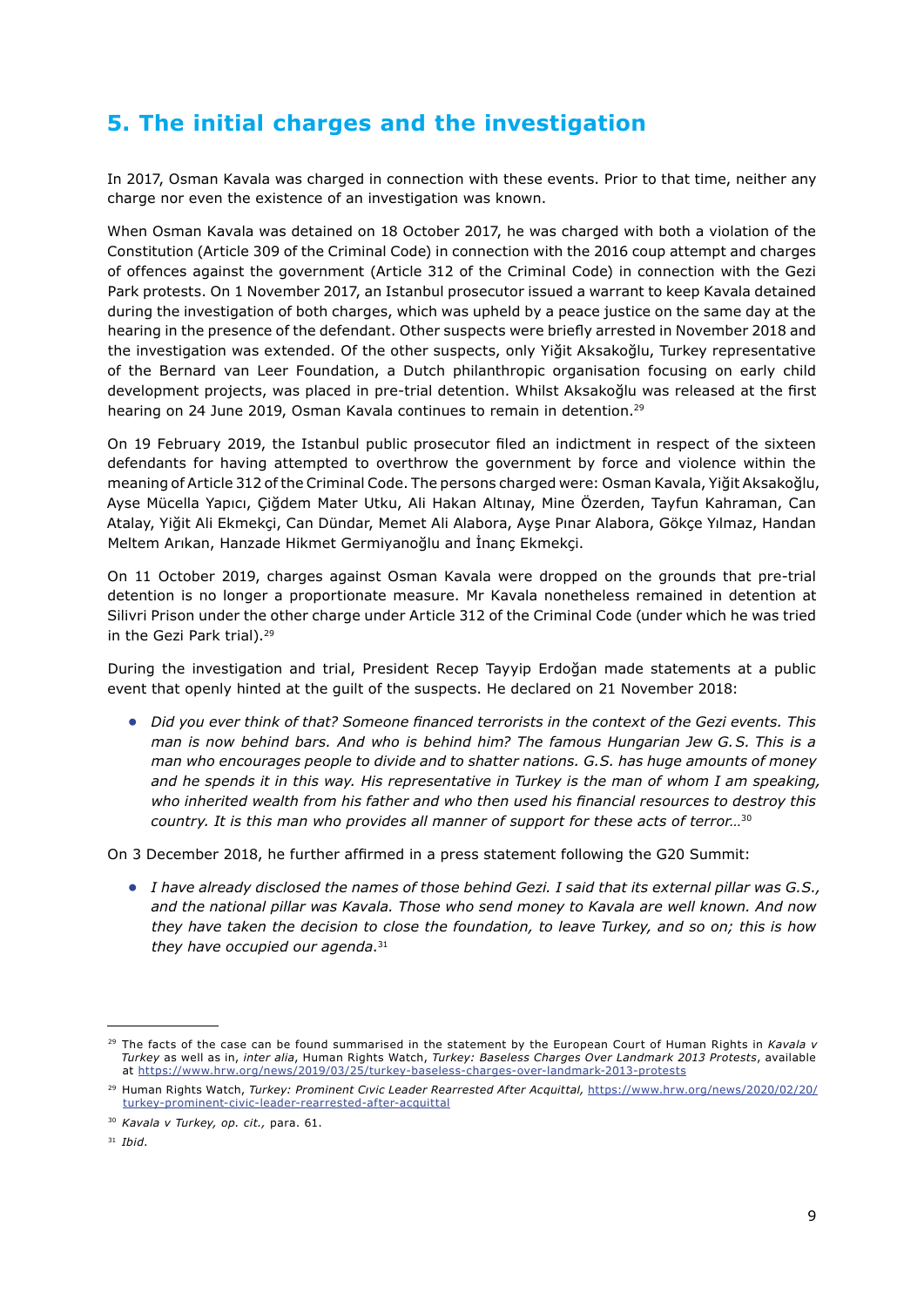### <span id="page-11-0"></span>**6. The indictment**

#### a) The contested facts

The defendants in the case were: Mehmet Osman Kavala, Gokçe Yilmaz, Ali Hakan Altinay, Hanzade Hikmet Germayanoglu, Yigit Aksakoglu, Cigdem Mater Utku, Yigit Ali Ekmekci, Memet Ali Alabora, Handan Meltem Arikan, Can Dundar, Ayse Mucella, Serafettin Can Atalay, Tayfun Kahraman, Inanç Ekmekçi, Mine Ozerden, and Ayse Pinar Alabora.32

The case for the prosecution, as contained in the indictment filed by the Istanbul Public Prosecutor issued on 19 February 2019, develops the theory that the Gezi Park protests were convened and turned into nationwide demonstrations with the purpose of overthrowing and provoking the government, drawing a parallel with popular movements such as the Arab Spring and Occupy Wall Street.

The indictment argues that after the Istanbul Metropolitan Municipality accepted a project on the pedestrianisation of Taksim Square, the defendants created a Facebook page "Rise Occupy Istanbul" and some gave interviews to the press stating they wished to see the Arab Spring movement extend to Turkey. The defendants were accused of having established a "Taksim Solidarity Platform" gathering trade unions, associations, political parties, and environmental organisations.

According to the prosecutor's case, the defendants used techniques of mass protest occupation, as promoted by groups OTPOR and CANVAS created by a Serbian Ivan Marovic. It is alleged that Ivan Marovic was present in Turkey between 18 June and 21 June 2012 and that some of the accused met him in that period.

The indictment explains that some of the accused allegedly wrote a theatre play in which they depicted an alternative reality of Turkey and the protests. The accused equally were deemed to have organised a festival called "Occupy". They allegedly started protesting on 7 May 2013, after some trees had been removed from the park; used slogans such as "this is just the beginning", "Taksim is ours, will remain ours", "Police piss of from the Park, Government resign, Tayyip resign"; and called the public to attend and conduct 'illegal' meetings in public spaces.

The indictment asserts that Anadolu Kultur, a foundation promoting culture and art, and the Open Society Association financially supported Gezi Park protests, and that Osman Kavala and others established various organisations and working groups and arranged meetings, panels, and summer camps. They were also alleged to have financially supported the protesters, opened a bank account for supplying materials to be used by protesters for clashes against the police, met with various foreign diplomats and ultimately organised the Gezi protests.

From the beginning of the operations of removal of the trees from the Park on 27 May 2013, it is alleged that the accused persons tried to reach their 'goals' with violent acts resulting in 746 protests in 78 cities, damaging various private and police properties, political parties' offices, public signs and bus stops, and resulting in the loss of life of five persons, including a police officer. The defendants are alleged to have led the public in accordance with their pre-established own 'agenda', and by so doing to have committed acts which aimed to leave government in a difficult political position and force its resignation.

After a careful reading of the indictment, it was impossible to find therein any video footage or photographs showing any of the suspects attacking the police or damaging property. These materials

<sup>32</sup> For more information, please see Human Rights Watch, *Turkey: Baseless Charges Over Landmark 2013 Protests*, 2019, <https://www.hrw.org/news/2019/03/25/turkey-baseless-charges-over-landmark-2013-protests>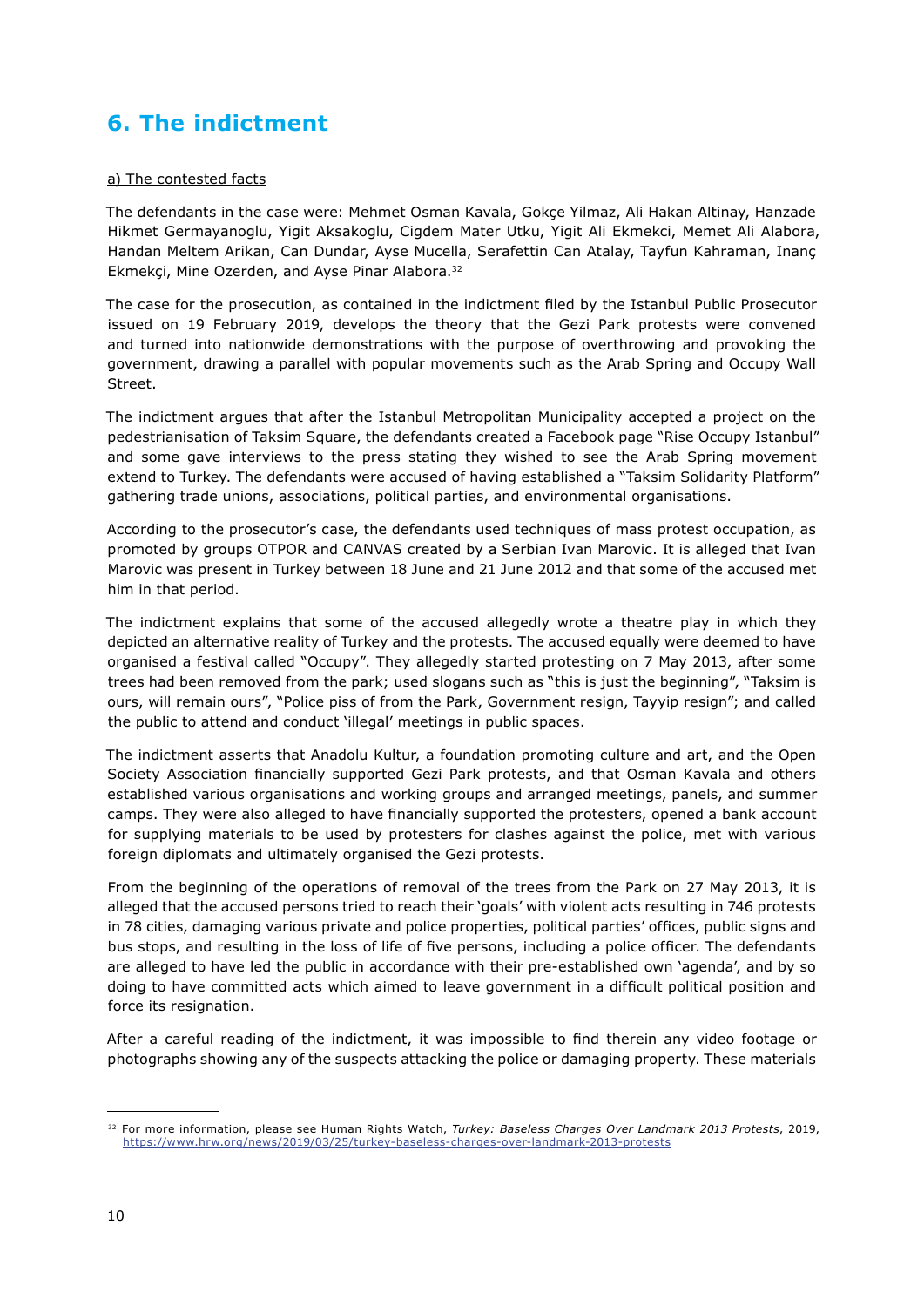only showed that some of the accused were present at the protests and rallies. In the list of every item of damage caused by the protesters in Istanbul and all over Turkey, none of the accused is identified. The line of reasoning is that the protests were the direct result of the Gezi Park demonstrations and, therefore, the 'organisers' of the protests were responsible for all of their consequences.

The indictment adduces the following types of evidence: tapped phone conversations; phone texts; physical surveillance; bank excerpts; witness statements; and Internet open source research. The surveillance evidence ascertains the existence of meetings, but not their content. Banking extracts (mainly donations to the Anadolu Foundation) demonstrate the existence of transactions but not their purpose or use.

The defendants have rejected all accusations. Independent narratives of the Gezi Park events and the ensuing protests, as well as of the police reactions and the Gezi Park trial, have been provided by Amnesty International and Human Rights Watch, as well as by the Commissioner for Human Rights of the Council of Europe.33

### b) The charges

The indictment sets out the factual and 'evidentiary' basis for the indictment in some 638 pages. The legal considerations are then presented in just two pages.

All defendants are charged with "offences against the Government" under Article 312 of the Criminal Code (Law no. 5237), with the inclusion of the character of terrorist offence, i.e. with terrorist motives, falling under the list of "terrorism offences" of Anti-Terrorism Law no. 3713. The definition of terrorism under Article 1 of this law encompasses acts by one or more persons belonging to an organisation with the "aim of changing the characteristics of the Republic" or "weakening or destroying or seizing authority of the State" by means of "pressure, force and violence, terror intimidation, oppression or threat".<sup>34</sup>

### **Violation of the Constitution Article 309 Criminal Code**

(1) Any person who attempts to abolish, replace or prevent the implementation of, through force and violence, the constitutional order of the republic of Turkey shall be sentenced to a penalty of aggravated life imprisonment.

(2) Where any other offences are committed during the commission of this offence, an additional penalty for such offences shall be imposed according to the relevant provisions.

### **Offences against the Government Article 312 Criminal Code**

(1) Any person attempting, by the use of force and violence, to abolish the government of the Republic of Turkey or to prevent it, in part or in full, from fulfilling its duties, shall be sentenced to a penalty of aggravated life imprisonment.

(2) Where any other offence is committed during the commission of this offence, an additional penalty shall be imposed according to the relevant provisions.

<sup>33</sup> Commissioner for Human Rights of the Council of Europe, Report on visit to Turkey of 2019, available at [https://www.coe.](https://www.coe.int/en/web/commissioner/-/turkish-authorities-must-restore-judicial-independence-and-stop-targeting-and-silencing-human-rights-defenders) [int/en/web/commissioner/-/turkish-authorities-must-restore-judicial-independence-and-stop-targeting-and-silencing](https://www.coe.int/en/web/commissioner/-/turkish-authorities-must-restore-judicial-independence-and-stop-targeting-and-silencing-human-rights-defenders)[human-rights-defenders](https://www.coe.int/en/web/commissioner/-/turkish-authorities-must-restore-judicial-independence-and-stop-targeting-and-silencing-human-rights-defenders); Amnesty international, Gezi Park Protests: Brutal Denial of the Rights to Peaceful Assembly in Turkey,<https://www.amnesty.org/download/Documents/12000/eur440222013en.pdf>; Human Rights Watch, *op. cit*.

<sup>&</sup>lt;sup>34</sup> Article 1 of Anti-Terrorism Law no. 3713.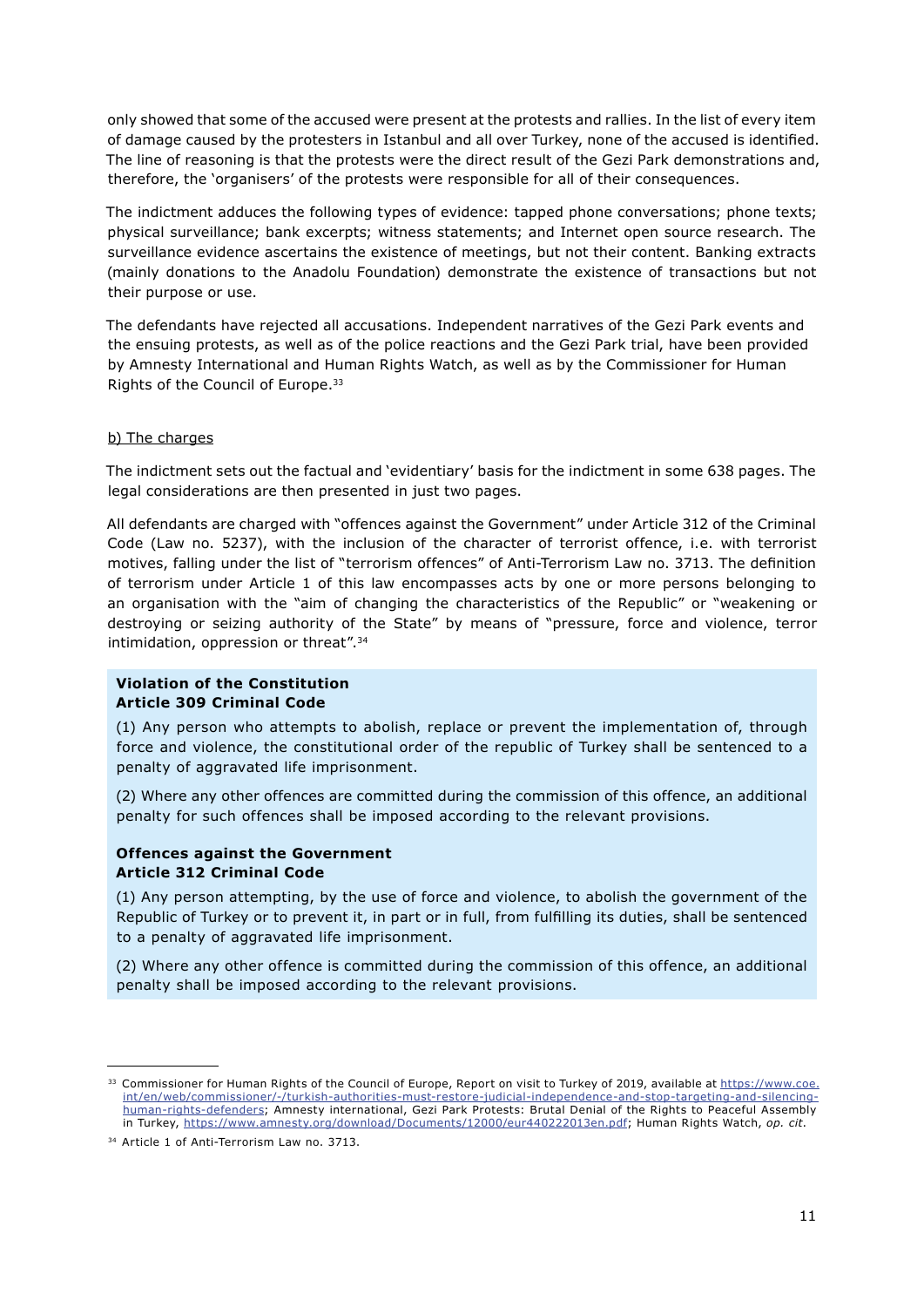### **Law on Fight Against Terrorism no 3713**

#### **Terrorist offences Article 3**

Offences defined under articles 302, 307, 309, 311, 312, 313, 314, 315, 320, and paragraph 1 of art. 310 of the Turkish Penal Code dated 26 September 2004, Act Nr. 5237, are terrorist offences.

As highlighted by six Special Procedure mandate holders of the UN Human Rights Council this definition "could entail that a range of speech and association activities protected under international human rights law is characterized domestically as 'terrorism'. Such a characterization would permit the arrest and detention of individuals exercising their internationally protected rights, restrictions which would constitute arbitrary deprivations of liberty under international law".<sup>35</sup> The mandate holders included the UN Special Rapporteur on the Promotion and Protection of Human Rights While Countering Terrorism, the Working Group on Arbitrary Detention; the Special Rapporteur on the Promotion and Protection of the Right to Freedom of Opinion and Expression; the Special Rapporteur on the Rights to Freedom of Peaceful Assembly and of Association; the Special Rapporteur on the Situation of Human Rights Defenders; and the Special Rapporteur on the Independence of Judges and Lawyers.

To establish the crime, force and violence must be used to hinder the government from fulfilling its constitutional duties. It is clear that the wording of the law requires physical force or violence. The *mens rea* required for the crime is intent; not only to commit the violent act but also to do so with the specific intent to abolish the government or to prevent it from fulfilling its duties.<sup>36</sup>

#### c) Applicable criminal procedural law

Osman Kavala was arrested under Article 100.3.a).12 of the Criminal Procedure Code (Law no 5271). This article affirms that a person in Turkey may be arrested where "strong grounds for suspicion are present, that the below mentioned crimes have been committed… Offences against the Constitutional Order and its Functioning" (Articles 309, 310, 311, 312, 313, 314, 315 of the Criminal Code).

With regard to investigative measures, the wiretapping and other forms of surveillance of the investigation were purportedly authorised under Article 135 of the Criminal Procedure Code that applied to "Offences against the Constitutional Order and its Functioning (Articles 309, 311,312, 313, 314, 315, 316)" (paragraph 8.a.15). However, sub-paragraph 15 of Article 135(8)(a) of the Criminal Procedure Law was amended on 2 December 2014, and this change introduced the above-mentioned crimes (Articles 309, 311, 312, 313, 314, 315, 316) within the scope of the measure of detection, monitoring and recording of communications. Crimes falling under those articles were therefore not contemplated as offences for which wiretapping was allowed at the time of the Gezi events.

<sup>35</sup> Communication by the Mandates of the Special Rapporteur on the Promotion and Protection of Human Rights and Fundamental Freedoms while Countering Terrorism; the Working Group on Arbitrary Detention; the Special Rapporteur on the Promotion and Protection of the Right to Freedom of Opinion and Expression; the Special Rapporteur on the Rights to Freedom of Peaceful Assembly and of Association; the Special Rapporteur on the Situation of Human rights defenders; and the Special Rapporteur on the Independence of Judges and Lawyers to the Government of Turkey, OL TUR 13/2020 <https://spcommreports.ohchr.org/TMResultsBase/DownLoadPublicCommunicationFile?gId=25482>

<sup>&</sup>lt;sup>36</sup> Court of Cassation's Penal Division (16<sup>th</sup> Criminal Chamber, substance no 2016/6690, judgment no 2018/604).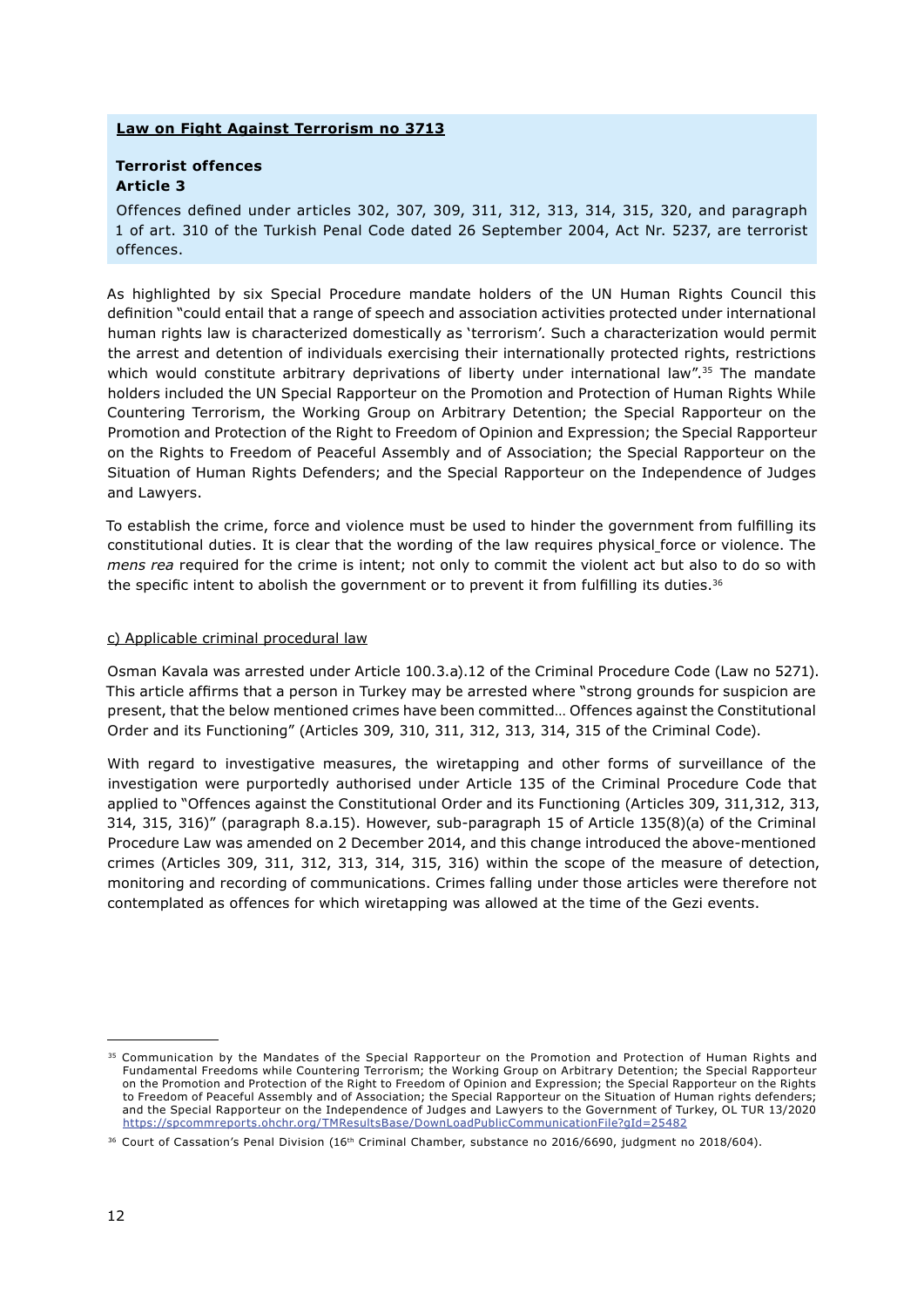### <span id="page-14-0"></span>**7. The judgment of the European Court of Human Rights on Kavala's detention**

On 10 December 2019, the European Court of Human Rights held that the detention of Osman Kavala, in connection with his role in the Gezi Park protests of 2013, violated his right to liberty (Article 5.1 ECHR) and the right to a speedy judicial review of detention (Article 5.4 ECHR) under the European Convention on Human Rights (ECHR).37 The Court also found that his detention involved a restriction on rights for an improper purpose (Article 18 ECHR).<sup>38</sup>

In relation to the trial, it is important to note that the Court did find that the pre-trial detention on remand of Osman Kavala was unlawful under the right to liberty because there were no reasonable grounds for its order and maintenance.<sup>39</sup> The Court concluded that:

**•** *the authorities are unable to demonstrate that the applicant's initial and continued pre-trial detention were justified by reasonable suspicions based on an objective assessment of the acts in question. It further notes that the measures were essentially based not only on facts that cannot be reasonably considered as behaviour criminalised under domestic law, but also on facts which were largely related to the exercise of Convention rights. The very fact that such acts were included in the bill of indictment as the constituent elements of an offence in itself diminishes the reasonableness of the suspicions in question*.40

The Court could not:

**•** *overlook the fact that [Osman Kavala] was arrested four years after the Gezi events and the opening of the criminal investigation in 2013 [and the] Government has failed to submit any argument explaining this considerable lapse of time between the circumstances giving rise to the suspicions and the applicant's placement in detention*.41

The Court found the same shortcomings in the indictment and the charges therein.

It is particularly telling that the Court found a violation of Article 18 ECHR in connection with Article 5 of the European Convention on Human Rights. The finding of such violation by the Strasbourg Court is extremely rare and means that the ordinarily legitimate grounds to detain someone, in this case for criminal prosecution purposes, had been perverted and abused for reasons that are not accepted within the meaning of the Convention.

<sup>&</sup>lt;sup>37</sup> Article 5.1 ECHR: "Everyone has the right to liberty and security of person. No one shall be deprived of his liberty save in the following cases and in accordance with a procedure prescribed by law: (a) the lawful detention of a person after conviction by a competent court; (b) the lawful arrest or detention of a person for noncompliance with the lawful order of a court or in order to secure the fulfilment of any obligation prescribed by law; (c) the lawful arrest or detention of a person effected for the purpose of bringing him before the competent legal authority on reasonable suspicion of having committed an offence or when it is reasonably considered necessary to prevent his committing an offence or fleeing after having done so; (d) the detention of a minor by lawful order for the purpose of educational supervision or his lawful detention for the purpose of bringing him before the competent legal authority; (e) the lawful detention of persons for the prevention of the spreading of infectious diseases, of persons of unsound mind, alcoholics or drug addicts or vagrants; (f) the lawful arrest or detention of a person to prevent his effecting an unauthorised entry into the country or of a person against whom action is being taken with a view to deportation or extradition". Article 5.4 ECHR: "Everyone who is deprived of his liberty by arrest or detention shall be entitled to take proceedings by which the lawfulness of his detention shall be decided speedily by a court and his release ordered if the detention is not lawful".

<sup>38</sup> Article 18 ECHR: "The restrictions permitted under this Convention to the said rights and freedoms shall not be applied for any purpose other than those for which they have been prescribed".

<sup>39</sup> Article 5.1 ECHR.

<sup>40</sup> *Kavala v. Turkey*, ECtHR, *op. cit.,* para. 157.

<sup>41</sup> *Ibid.*, para. 153.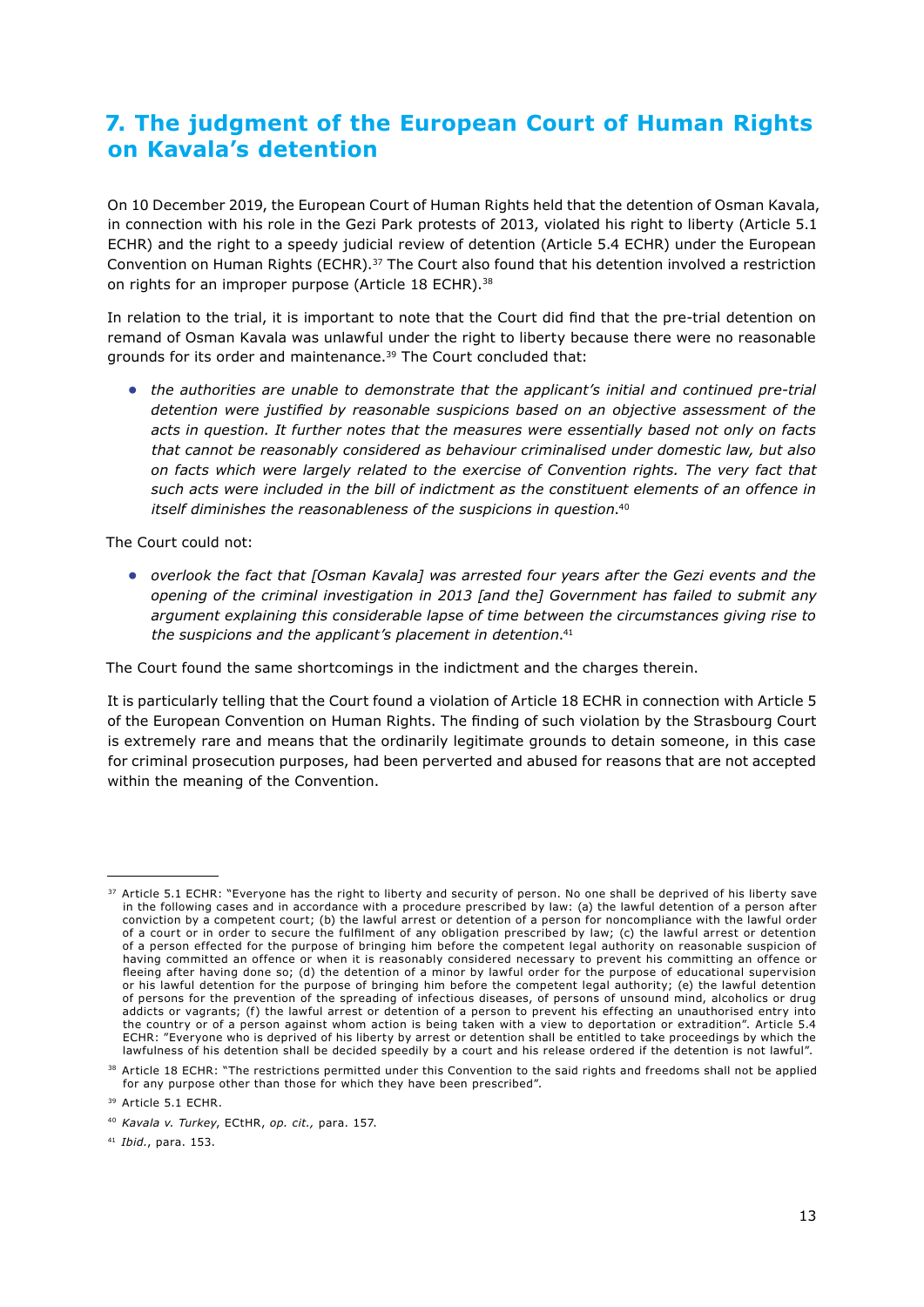Specifically, the European Court of Human Rights ruled that it was:

**•** *established beyond reasonable doubt that the measures complained of in the present case pursued an ulterior purpose, contrary to Article 18 of the Convention, namely that of reducing the applicant to silence. Further, in view of the charges that were brought against the applicant, it considers that the contested measures were likely to have a dissuasive effect on the work of human-rights defenders. In consequence, it concludes that the restriction of the applicant's liberty was applied for purposes other than bringing him before a competent legal authority on reasonable suspicion of having committed an offence, as prescribed by Article 5 § 1 (c) of the Convention*.42

As a consequence of these findings, the Court specifically held that "the government must take every measure to put an end to the applicant's detention and to secure his immediate release".43 The ICJ and IBAHRI called for his release on 10 December 2019.

<sup>42</sup> *Ibid.*, para. 223.

<sup>43</sup> See: IBAHRI and ICJ urge Turkey's Council of Judges and Prosecutors to cease probe into Gezi Park trial judges, 28 February 2020, available at [https://www.ibanet.org/Article/NewDetail.aspx? ArticleUid=2dc38dbf-4b19–43b6–8988](https://www.ibanet.org/Article/NewDetail.aspx?ArticleUid=2dc38dbf-4b19-43b6-8988-a9772da0ea71) [a9772da0ea71](https://www.ibanet.org/Article/NewDetail.aspx?ArticleUid=2dc38dbf-4b19-43b6-8988-a9772da0ea71)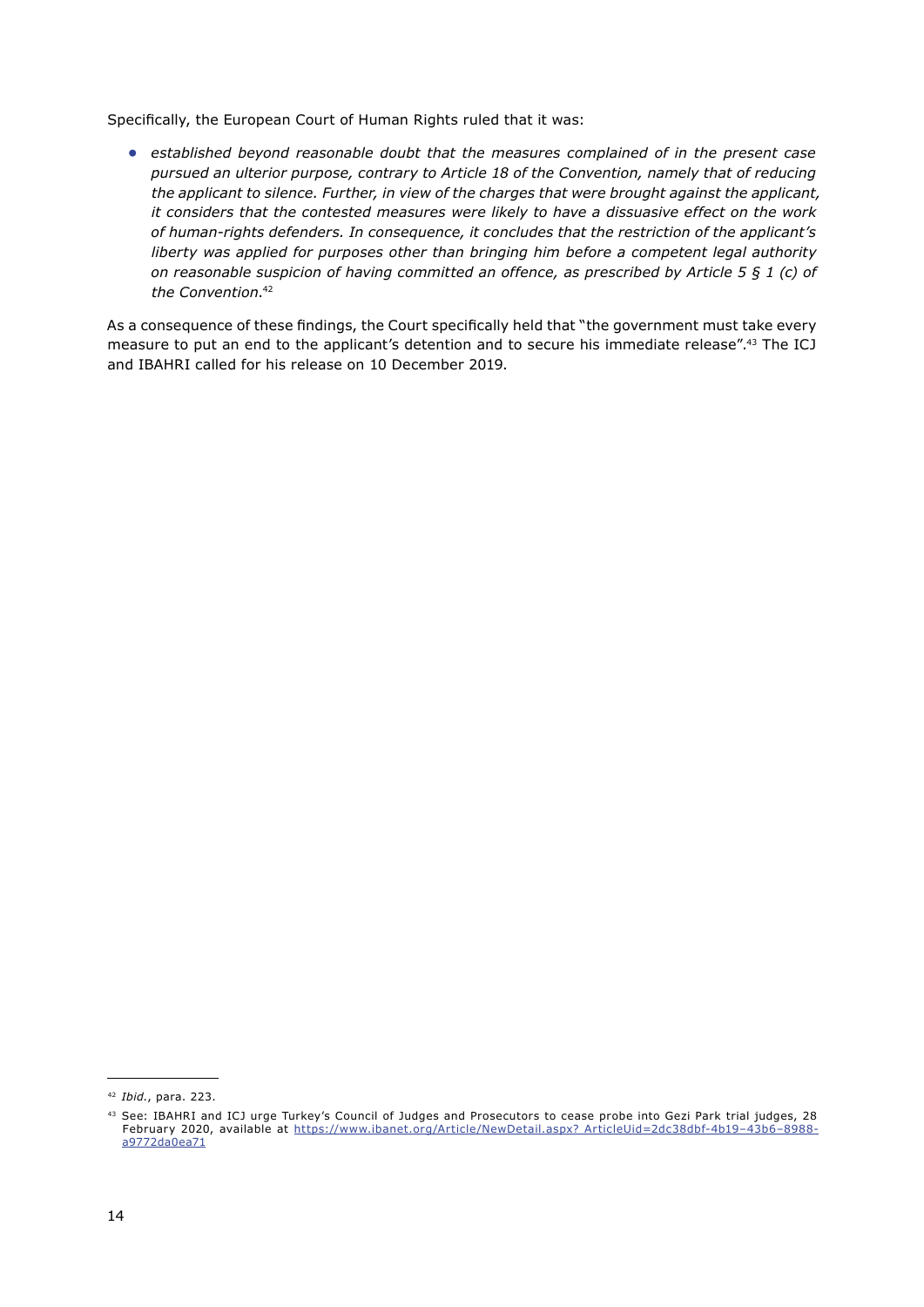### <span id="page-16-0"></span>**8. The Trial**

The trial, attended by the ICJ and IBAHRI observer team, took place before the Istanbul 30<sup>th</sup> Assize Court from 24 June 2019 to 18 February 2020. Assize Courts in the Turkish justice system are first instance courts competent to consider cases where serious criminal offences are contested. Five of the defendants were residing outside of Turkey and were therefore not present. Their cases were therefore severed from the main trial, following the provisions of Article 10 read together with Article 247.3 Code of Criminal Procedure

The composition of the judges serving on the judicial panel varied from hearing to hearing. The first two hearings were dedicated to opening statements by the prosecution and the defence, while the remainder of the hearings concerned the interrogation of defendants and witnesses.

The trial observers were never impeded in their access to the courtroom or in any other way. The hearings, with the exception of that held on 24 December 2019 (which fell on the date of the Christmas Eve holiday in many countries), were attended by international observers from European countries and international and national civil society organisations. Approximately 300 members of the public attended each session of the trial.

The observers noted that the trial room set the place for the prosecutors at a level that was physically more elevated and closer to the judges than the defence teams and at the same level as the trial judges. While this setting occurs in other civil law countries and has not been so far held by the European Court of Human Rights or other international human rights mechanisms to be incompatible with right to a fair trial under Article 6 ECHR, the observers noted that it gave an impression of inequality between the prosecution and defence to those present in the room.

The defendants were unable to sit with their lawyers, creating difficulty for lawyer-client communication during the hearing. This is the usual situation in Turkish courts.

Since the first hearing, the trial observers could not fail to notice that the judges and the public prosecution appeared to pay scant attention to the presentations by the defence lawyers and the defendants. At the first hearing, the observers noted that no judge took any notes during the proceedings.

The defendants and their lawyers built their case on the irrelevance of the charges and the indictment, on the continued detention of some and violations of the freedoms of assembly, expression and association.

The Court refused to accept testimonies via video-link for those defendants abroad after the prosecutor opposed these requests by the defendants' lawyers. No other grounds were given. Conversely, however, one prosecution witness was permitted to testify by video-link on 8 October. The connection was poor and did not allow those present to understand the testimony properly. The witness, a chief constable during the Gezi events, subsequently gave his testimony in person at the following hearing on 24 December, together with that of another witness. These witnesses gave a general picture of the demonstrations and elements that could be linked to violent acts such as the presence of Molotov cocktails, but could provide no testimony of any concrete actions by any of the accused.

At each hearing of the trial, Osman Kavala's detention was upheld. After the release of Yiğit Aksakoğlu at the first hearing on 24 June, Kavala remained the only defendant held on remand. This in spite of defence counsel's repeated petition for Mr Kavala's release, including at the 24 December 2019 and 20 January 2020 hearings that took place after the European Court of Human Rights had ruled his detention unlawful.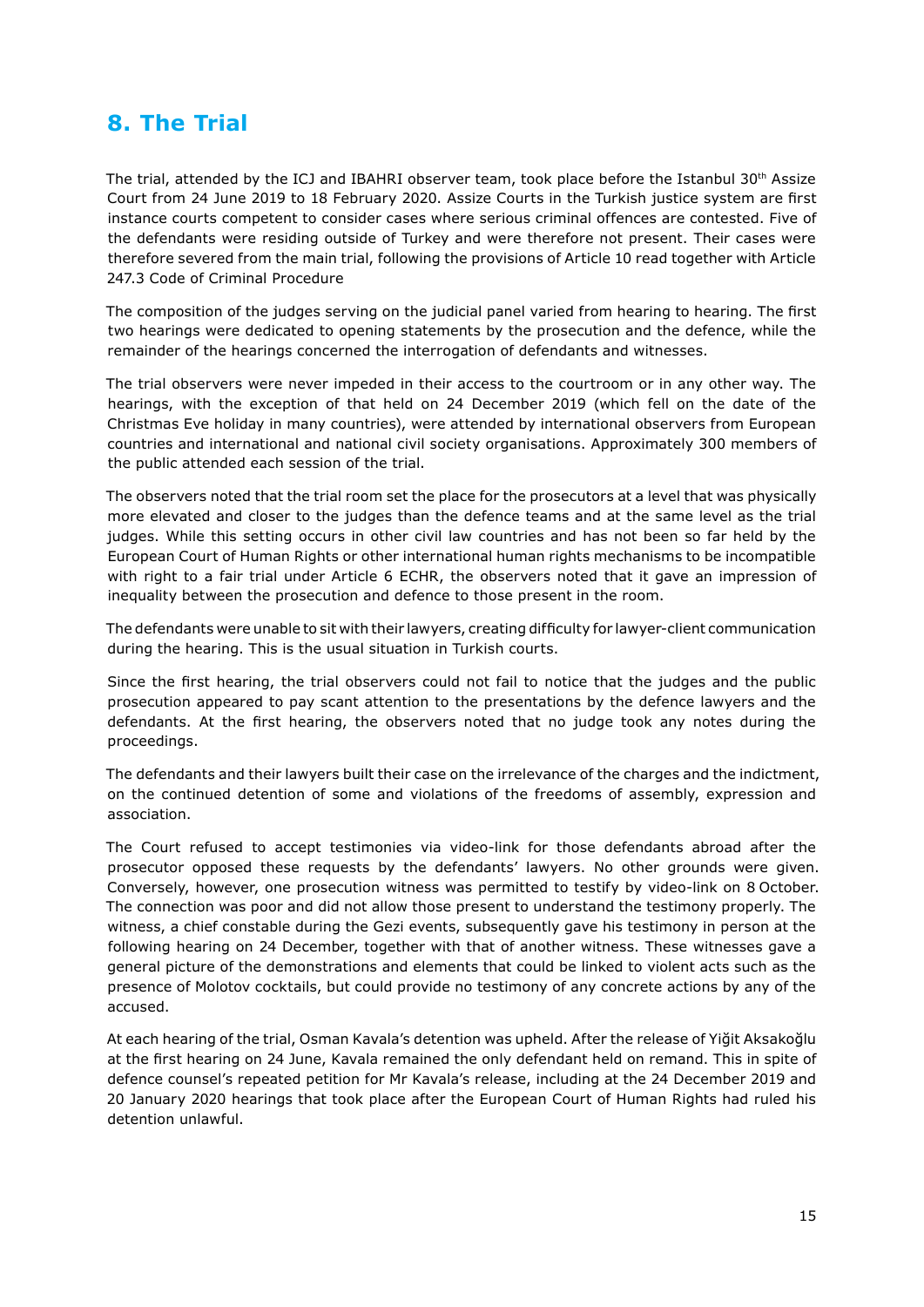At the last hearing before the verdict, on 28 January 2020, the prosecution produced a previously unannounced witness via video-link. The witness was not allowed to appear on screen and the defence was not allowed to counter-examine him. His testimony was taken in a closed hearing that the defendants and their lawyers could not attend; ostensibly to protect the witness against unspecified 'threats' to him. To the ICJ/IBAHRI observer, he seemed unreliable. The witness was said to have given two statements to police, on 25 December 2019 and on 28 January 2020, about having found a gas mask. The defence contested the legitimacy of the witness, but the Court rejected its motion. This led to several protests from the public present in the courtroom that were quashed by the Court President through the removal of the public and of an opposition MP from the courtroom, despite the fact that the latter was legally entitled to remain.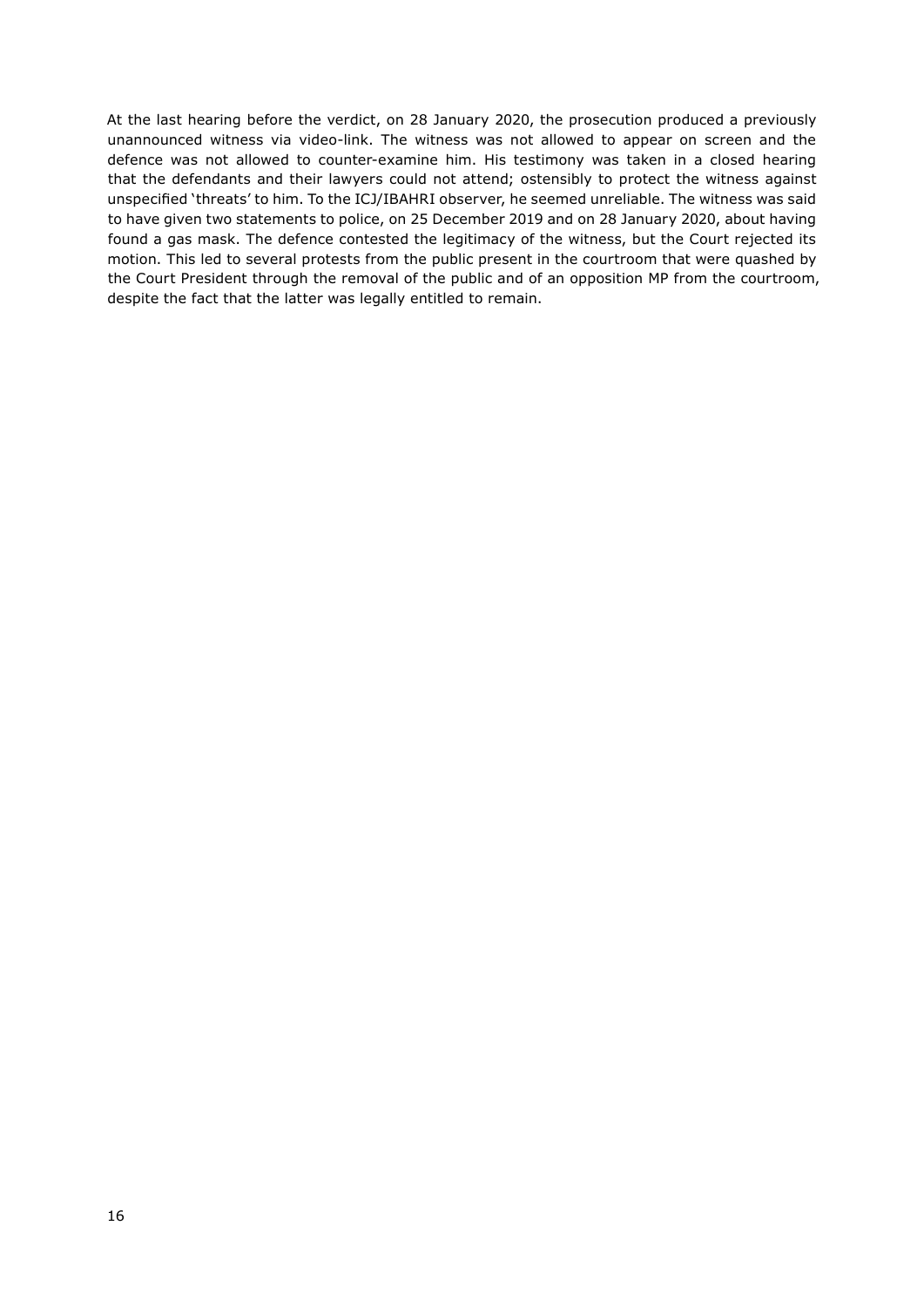### <span id="page-18-0"></span>**9. The verdict**

On 18 February 2020, the Court of Assize unexpectedly delivered a verdict of acquittal of all the defendants present in Turkey on the main charge under Article 312 of the Criminal Code.

The Court found that it was evident to the trial judges that "marginal groups and illegal leftist organisations" had infiltrated the general public in an organised and planned manner, disguising themselves as such and committing grave acts in order to create chaos within the country, to present State authority as weak, and to disturb public order.

The Court excluded evidence obtained through wiretapping and other forms of surveillance for lack of legal basis. The prosecution had decided to request these investigative measures under Articles 135 and 140 of the Code of Criminal Procedure without considering that, at the date of the events and of the request, "offences against the government" was not a category of crimes listed under Articles 135 and 138 of the CPC. Thus, given the established jurisprudence of the Court of Cassation and the principle of "fruit of the poisonous tree", the interceptions had been unlawfully obtained that could not be admitted.

Furthermore, the Court considered that Mucella Yapici had already been acquitted by Istanbul 33rd Criminal Court of First Instance of the charge of establishing a criminal organisation with the aim to commit criminal activities, under Article 220 of the Criminal Code, for the same facts.<sup>44</sup> That Court stated that the actions were within the scope of the freedoms of assembly and association as granted by the Constitution, and that there was no evidence establishing that the Taksim Solidarity Platform was a criminal organisation.

The Court noted that the contested facts of people assembling before the Prime Minister's Office in Istanbul and allegedly attacking law enforcement officers had already been tried by the Istanbul 33th Assize Court. Those accused were acquitted of various charges, including acts under Article 312 of the Criminal Code; the same as those contested in this trial.

With respect to various witness statements attesting to crimes allegedly committed by Osman Kavala, the Court considered that a first witness had not provided reliable statements and only testified to have allegedly found a gas mask used by Kavala during the protests. Another two witnesses had stated that they had no information concerning nor had witnessed the acts attributed to Kavala, and that they first saw him in Court.

With regard to allegations that Mr Kavala financed the Gezi Park incidents, a report by the Financial Crimes Investigation Board (MASAK) under the Ministry of Treasury and Finance presented at the trial showed no concrete evidence that the Open Society Foundation or the Anadolu Kultur had involvement. The Court found that the indictment did not explicitly describe to whom and in which manner financial transfers were executed before and after the Gezi incidents, nor did it contain any information establishing that these foundations were connected with any criminal or terrorist organisation. The allegations that Osman Kavala financed the individuals taking part in the Gezi events were therefore considered to be ill founded.

<sup>44</sup> Ayse Mucella Yapici and four others had been charged with "Forming organised groups with the intention of committing crime" under Article 220 of Turkish Criminal Code, and with violating the Law 2911 on Assemblies and Demonstrations**.**  The acquittal was delivered by Istanbul 33th Criminal Court of First Instance (no 2014/88, judgment no 2015/145). The judgment was finalised without appeal on 1 June 2015.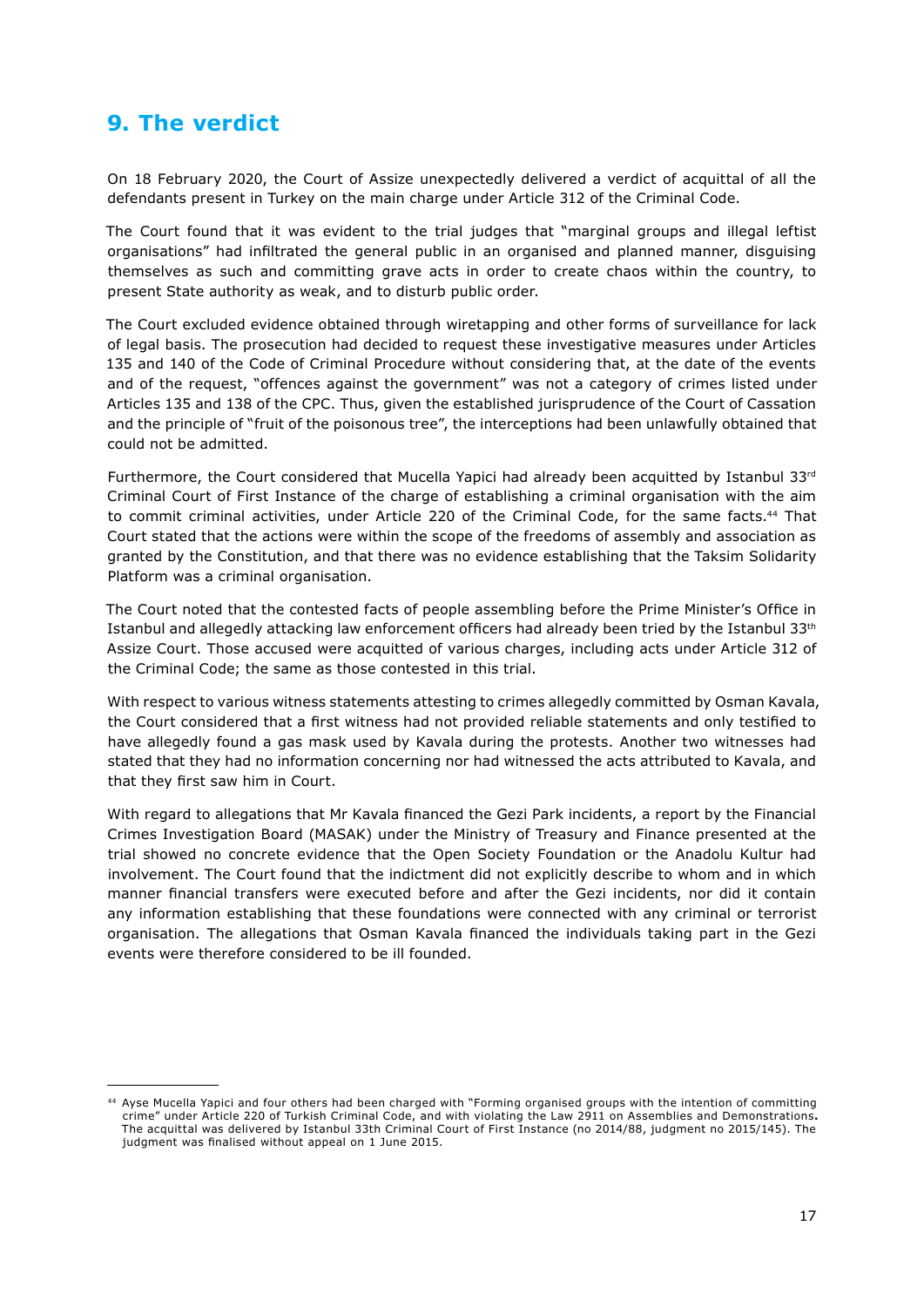Finally, the Court affirmed there was no clear, concrete or lawful evidence sufficient to establish the guilt of the defendants present in Turkey with regard to the accusation of leading, directing or instigating marginal and illegal leftist groups to hinder the Government's functional capacities. The Court held, however, that there was a strong suspicion that the defendants had invited the public to demonstrations in a manner that violated Law number 2911 on Assemblies and Demonstrations. It further held that the defendants conducted these assemblies in violation of the law, threatened law enforcement while they were performing their duties, and resisted dispersal despite the warnings and use of force by the law enforcement authorities.

Following this reasoning, the Court of Assize acquitted under Article 312 of the Criminal Code Ayşe Mücella Yapici, Tayfun Kahraman, Şerafettin Can Atalay, Mine Özerden, Osman Kavala, Ali Hakan Altinay, Yiğit Aksakoglu, Yiğit Ali Ekmekci and Çiğdem Mater Utku, and ordered the immediate release of Osman Kavala.

The Court, however, also filed a criminal complaint to the Prosecutor against the accused who were members of Taksim Platform (Ayşe Mücella Yapici, Tayfun Kahmraman, Şerafettin Can Atalay, Mine Özerden). The complaint alleged that these individuals had organised demonstrations and public meetings in violation of Law number 2911 on Assemblies and Demonstrations, hindered law enforcement officials from their duties, and did not end these activities despite clear warnings. Osman Kavala, Ali Hakan Altinay, Yiğit Aksakoglu, Yiğit Ali Ekmekci and Çiğdem Mater Utku were accused of having participated in these alleged offences. The Court did not order the detention of the defendants under these charges.

The cases of those abroad at the time of the trial (Ayşe Pınar Alabora, Memet Ali Alabora, Hanzade Hikmet Germiyanoglu, Handan Meltem Arikan and Gökçe Tuyluoglu) were separated from those present in Turkey, as they could not be tried due to their absence from the hearings. The acquittal therefore did not extend to them. The Court held that their public statements and calls to civil society still provided some strong suspicion that they had manipulated civil society to pressure the government such that its members would resign.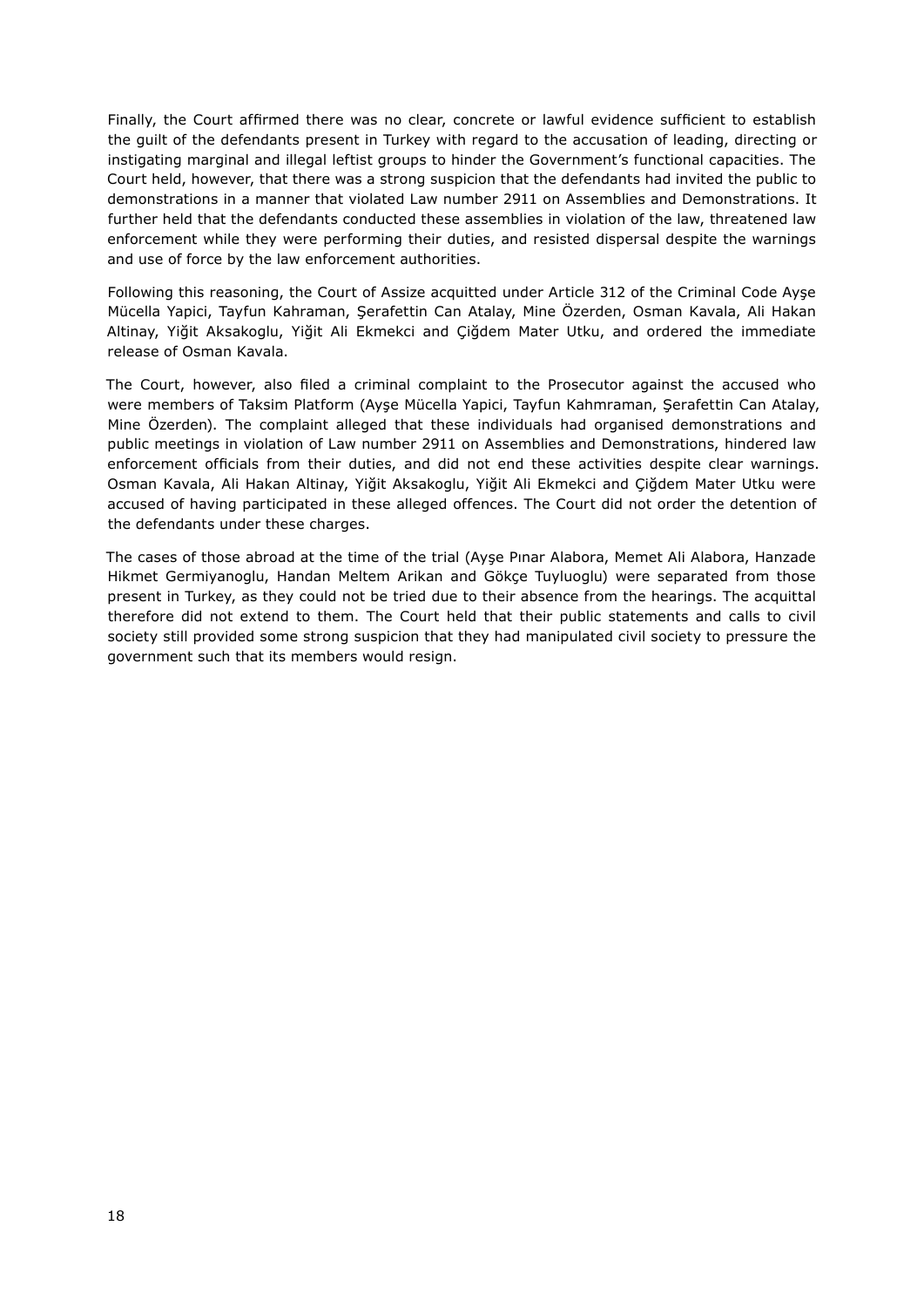### <span id="page-20-0"></span>**10. After the trial**

### a) The defendants

Some hours after the acquittal, the Chief Prosecutor of Istanbul demanded the re-arrest of Osman Kavala based on another investigation on the attempted coup of July 2016; he was re-detained on 19 February 2020. This was the very same investigation relating to coup attempt in regard to which Kavala had been released from pre-trial detention on 11 October 2019.

On 9 March 2020, the Prosecutor brought a new charge against Kavala: the commission of espionage for the United States by allegedly sharing confidential government information with a United States national.<sup>45</sup> The charge was confirmed by Istanbul  $10<sup>th</sup>$  Judgeship of the Peace that day. However, this detention order relied on the same facts that had already been reviewed by the European Court of Human Rights and found insufficient to justify his detention, focusing on his alleged contacts with a person suspected by the Government to be behind the coup and offering no specific new facts and no reference to a different investigation file.<sup>46</sup> This new charge reset the clock on Kavala's detention period.

### b) The judges

The day after the acquittal of eight of the defendants, President Erdoğan, at a Party meeting, commented:

- **•** *Look, it is not a simple incident of uprising. There are those types stirring up trouble to provoke some countries behind the scenes, as Soros does. And you know that its Turkey branch was behind bars. They attempted to acquit him with a manoeuvre yesterday.*
- **•** *We of course have respect for every verdict of the law, but the judgement of our nation as well as that of ourselves about Gezi and the ones who stood in its way will never change.*
- **•** *Our nation should be relieved; we will resolutely follow this issue to the end and will keep up the struggle to out last breath to ensure that justice is served.*<sup>47</sup>

Shortly thereafter, the judges who issued the verdict in the Gezi trial (Galip Mehmet Perk, Talip Ergen and Ahmet Tarık Çiftçioğlu) were subject to disciplinary proceedings by the Council of Judges and Prosecutors. The ICJ and IBAHRI called on the Council of Judges and Prosecutors to immediately stop these proceedings that constituted a "further sign of the grave decline of the rule of law in Turkey" and appeared to be "a direct interference in their decision-making power and will have a chilling effect on the independence of all members of the judiciary".48 Thirty Turkish Bar Associations issued a statement calling for the resignation of the members of the Council of Judges and Prosecutors and considered this investigation as a violation of the principle of judicial independence under the Turkish Constitution.49

<sup>45</sup> Article 328 of the Criminal Code prohibits the securing information, for purposes of political or military espionage, that should be kept confidential for reasons relating to the security or domestic or foreign policy interests of the State.

<sup>46</sup> See, ECtHR, *Kavala v Turkey, op. cit.,* paras. 154 and 155.

<sup>47</sup> Bıanet, "President Erdogan on Gezi Trial: They Attempt to Acquit Him with a Manouvre", available at [http://bianet.org/](http://bianet.org/english/politics/220275-president-erdogan-on-gezi-trial-they-attempt-to-acquit-him-with-a-maneuver) [english/politics/220275-president-erdogan-on-gezi-trial-they-attempt-to-acquit-him-with-a-maneuver](http://bianet.org/english/politics/220275-president-erdogan-on-gezi-trial-they-attempt-to-acquit-him-with-a-maneuver)

<sup>48</sup> Turkey: ICJ and IBAHRI urge Turkey's Council of Judges and Prosecutors to cease probe into Gezi Park trial judges, available at [https://www.icj.org/turkey-icj-and-ibahri-urge-turkeys-council-of-judges-and-prosecutors-to-cease-probe](https://www.icj.org/turkey-icj-and-ibahri-urge-turkeys-council-of-judges-and-prosecutors-to-cease-probe-into-gezi-park-trial-judges/)[into-gezi-park-trial-judges/](https://www.icj.org/turkey-icj-and-ibahri-urge-turkeys-council-of-judges-and-prosecutors-to-cease-probe-into-gezi-park-trial-judges/)

<sup>49</sup> Bianet, "30 Bar Associations call for HSK Members' Resignation, available at http://bianet.org/english/law/220409-30[bar-associations-call-for-hsk-members-resignation](http://bianet.org/english/law/220409-30-bar-associations-call-for-hsk-members-resignation)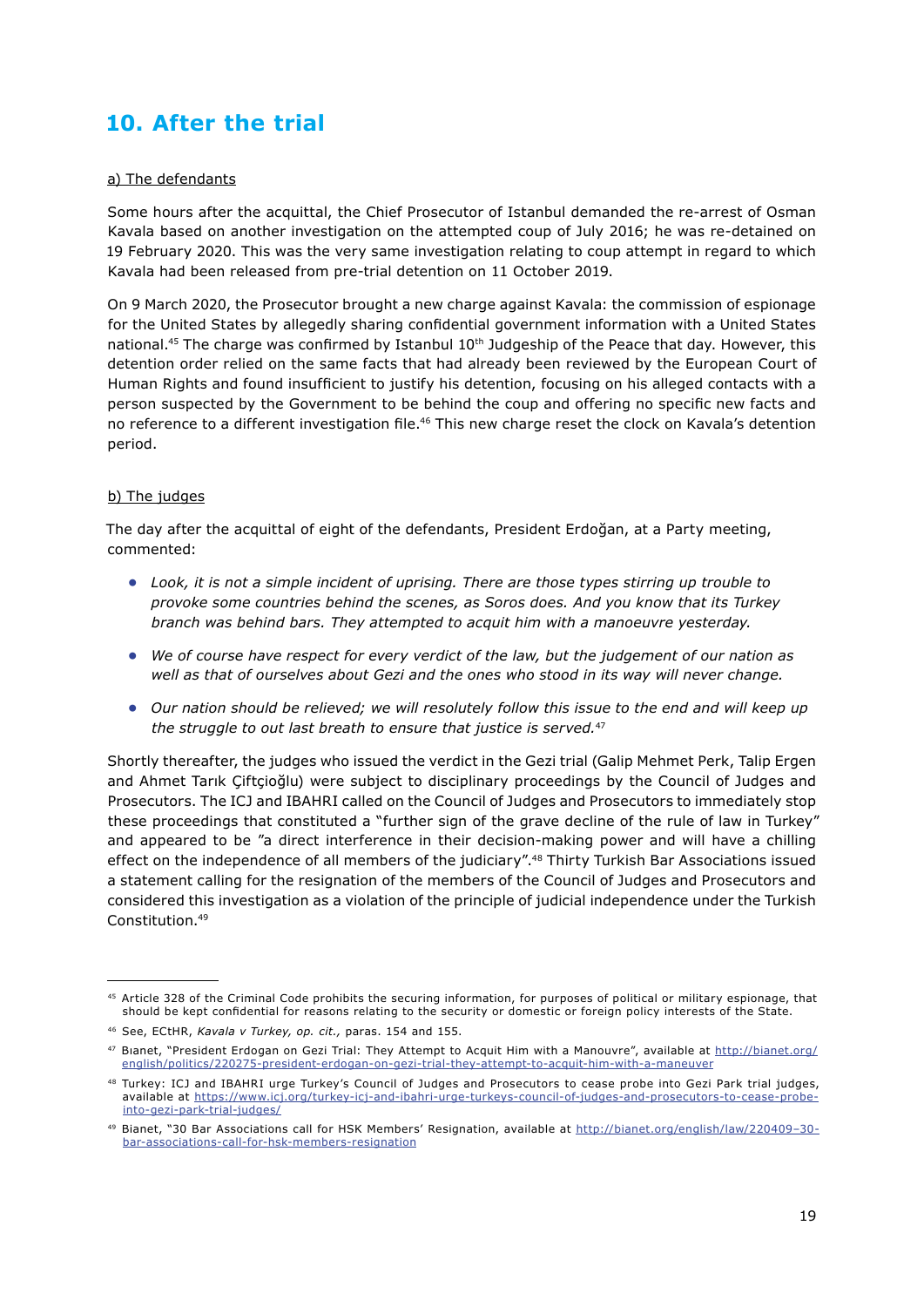### <span id="page-21-0"></span>**11. International law and standards**

There are number of international human law and standards engaged in the Gezi Park trial. These include fundamental freedoms, such as freedoms of assembly, expression, association and political participation, the exercise of which many of the detainees engaged in Gezi Park. While it is beyond the scope of this report to assess whether there may have been lawful limitations placed on the exercise of these rights, they become more relevant to understand whether the prosecution has *de facto* prevented and punished the exercise of those rights.

The right to liberty, including under Article 9 of the International Covenant on Civil and Political Rights (ICCPR), is engaged in evaluating whether the detention of Kavala and his co-defendants has been and continues to remain lawful. With respect to the trial itself, the right to a fair trial contains a number of specific guarantees enshrined in Article 14 ICCPR and Article 6 ECHR. Both of those articles should be read together with the respective jurisprudence and commentary of the supervisory authorities for the ICCPR (the UN Human Rights Committee, including General Comment 32) and the ECHR (case law of the European Court of Human Rights).<sup>50</sup> In accordance with the principle of legality and the rule of law, "the fundamental requirements of fair trial must be respected during a state of emergency," and accordingly are not subject to derogation.<sup>51</sup>

### a) Independence and autonomy of courts and prosecutors

A criminal trial, in order to be fair, must take place before "a competent, independent and impartial tribunal established by law".<sup>52</sup> These requirements are absolute, without exception or limitation.<sup>53</sup> The independence of the courts and judicial officers must be guaranteed by the Constitution, laws and policies of the State and respected in practice by the government, its authorities and agents, as well by the legislature. Indeed, "[a]ll branches of government (executive, legislative and judicial), and other public or governmental authorities, at whatever level — national, regional or local — are in a position to engage the responsibility of the State" with respect to fair trial rights.54

A situation where the functions of the judiciary and executive are not clearly distinguishable or where the executive is able to control or direct the judiciary is incompatible with the principle of an independent and impartial tribunal.<sup>55</sup> Tribunals must also be effectively independent in practice and free from influence or pressure from the other branches of the State or from any other quarter.<sup>56</sup>

International law also requires courts to be impartial, meaning that tribunals, courts and judges must decide matters before them on the basis of the facts and in compliance with the law. This must occur without restriction nor improper influence, inducement, pressure, threat or interference, direct or indirect, from any quarter or for any reason.

<sup>50</sup> Human Rights Committee, *General Comment no. 32,* UN Doc. CCPR/C/GC/32*.* A summary of the European Court jurisprudence on Article 6 ECHR can be found here [https://www.echr.coe.int/Documents/Guide\\_Art\\_6\\_criminal\\_ENG.pdf](https://www.echr.coe.int/Documents/Guide_Art_6_criminal_ENG.pdf)

<sup>51</sup> Human Rights Committee, *General Comment no. 29,* UN Doc. CCPR/C/21/Rev.1/Add.11, para. 16.

<sup>52</sup> Articles 14.1 ICCPR and 6.1 ECHR.

<sup>53</sup> Human Rights Committee, *General Comment No. 32*, *op. cit.*, paras. 18 and 19.

<sup>54</sup> Human Rights Committee, *General Comment No. 32*, UN Doc. CCPR/C/21/Rev.1/Add.13, para 4.

<sup>55</sup> Human Rights Committee, Views of 20 October 1993, *Angel N. Oló Bahamonde v. Equatorial Guinea,* Communication No. 468/1991, para. 9.4.

<sup>56</sup> See the UN *Basic Principles on the Independence of the Judiciary*, Principles 1, 2, 3 and 4.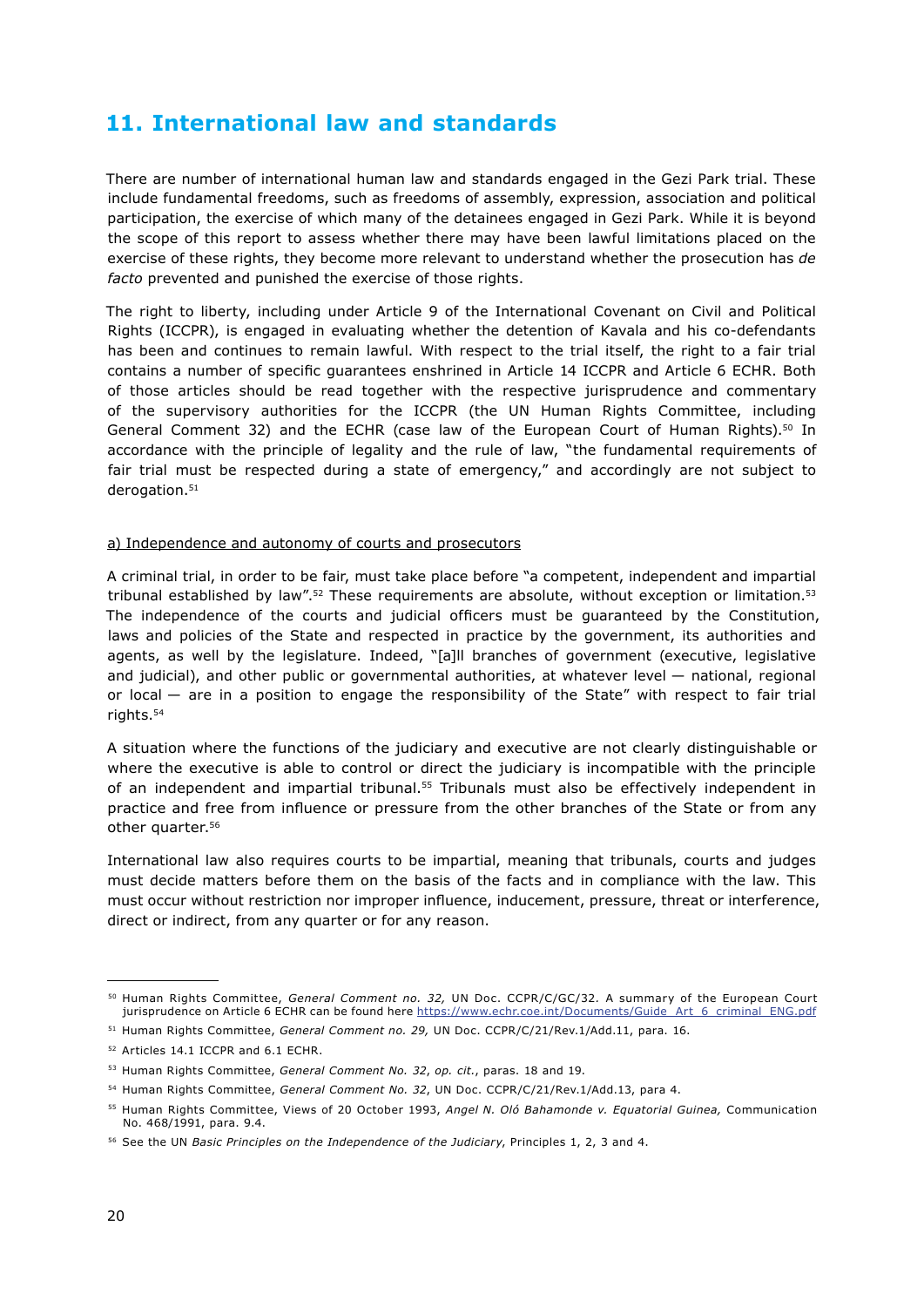In a criminal trial, the role of the prosecution and its respect of international standards is of paramount importance.57 The proper exercise of prosecutorial functions requires autonomy from the other branches of the State. Prosecutors, even if administratively part of the executive, should remain functionally independent thereof. In all cases, States have a duty to provide safeguards so that prosecutors can conduct investigations impartially and objectively without intimidation, hindrance, harassment, improper interference or unjustified exposure to civil, penal or other liability.<sup>58</sup>

The UN Guidelines on the Role of Prosecutors provide that "[p]rosecutors shall, in accordance with the law, perform their duties fairly, consistently and expeditiously, and respect and protect human dignity and uphold human rights, thus contributing to ensuring due process and the smooth functioning of the criminal justice system".59

In the performance of their duties, prosecutors should protect the public interest, act with objectivity, take proper account of the position of the suspect and the victim, and pay attention to all relevant circumstances irrespective of whether they are to the advantage or disadvantage of the suspect.<sup>60</sup> Prosecutors should not initiate or continue prosecution, or should make every effort to stay proceedings, when an impartial investigation shows the charge to be unfounded.<sup>61</sup>

### b) Rights and guarantees in the trial

In all criminal trials, everyone has "the right to be presumed innocent until proved guilty according to law".<sup>62</sup> This right is not subject to limitation or derogation at any time, not even in times of war or other state of emergency.<sup>63</sup> All public authorities and officials must respect the presumption of innocence and therefore have a duty to refrain from prejudging the outcome of a trial. For example, they must refrain from making public statements affirming the guilt of the accused.<sup>64</sup> Public authorities and officials, including prosecutors, should inform the public about criminal investigations or charges, but should not express a view as to the guilt of any defendant. If a person is acquitted of a criminal offence by a court or tribunal, the public authorities, particularly prosecutors and the police, should refrain from implying that he or she may have been guilty.<sup>65</sup>

All trials must be open to the public, with few notable, and strictly construed exceptions. These include "reasons of morals, public order (*ordre public*) or national security in a democratic society, or when the interest of the private lives of the parties so requires, or to the extent strictly necessary in the opinion of the court in special circumstances where publicity would prejudice the interests of justice".66 The UN Declaration on Human Rights Defenders sets out the right of trial observers and

<sup>57</sup> Human Rights Committee, General Comment no. 32, *op. cit*.; Views of 23 October 1992, Communication 387/1989, Arvo O. Karttunen v. Finland, para. 7.2; European Court of Human Rights, Indra v. Slovakia, Application No. 46845/99, para. 49. See ICJ, Trial Observation Manual for Criminal Proceedings, *op. cit.*, p. 44 and following.

<sup>58</sup> See *inter alia*: the UN Guidelines on the Role of Prosecutors; Recommendation No. R (2000) 19 of the Committee of Ministers to Member States on the role of public prosecution in the criminal justice system; and Principles and Guidelines on the Right to a Fair Trial and Legal Assistance in Africa; Inter-American Commission of Human Rights, Report on the Situation of Human Rights in Mexico, OEA/ Ser.L/V/II.100, Doc. 7 rev. 1, paras. 372 and 381. European Court of Human Rights, Judgment of 10 July 2008, Medvedyev and others v. France, Application No. 3394/03, para. 61.

<sup>59</sup> Guideline 12 of the *Guidelines on the Role of Prosecutors.*

<sup>60</sup> Guideline 13, *ibid.*

<sup>61</sup> Guideline 14, *ibid.*

<sup>62</sup> Articles 14.2 ICCPR and 6.2 ECHR.

<sup>63</sup> Human Rights Committee, *General Comment No. 29*, *op. cit.,* para 16.

<sup>64</sup> Human Rights Committee, *General Comment No. 32*, *op. cit.,* para. 30; and Views of 20 July 2000, *Gridin v. The Russian Federation*, Communication No 770/1997, paras. 3.5 and 8.3.

<sup>65</sup> European Commission on Human Rights, *Krause v Switzerland*, Application no. 7986/77, para. 3; *Fatullayev v. Azerbaijan,*  ECtHR, Application no. 40984/07, paras. 160–163; *Khuzhin and Others v. Russia*, ECtHR, Application no. 13470/02 paras. 93–97.

<sup>66</sup> Articles 14.5 ICCPR and 6.1 ECHR.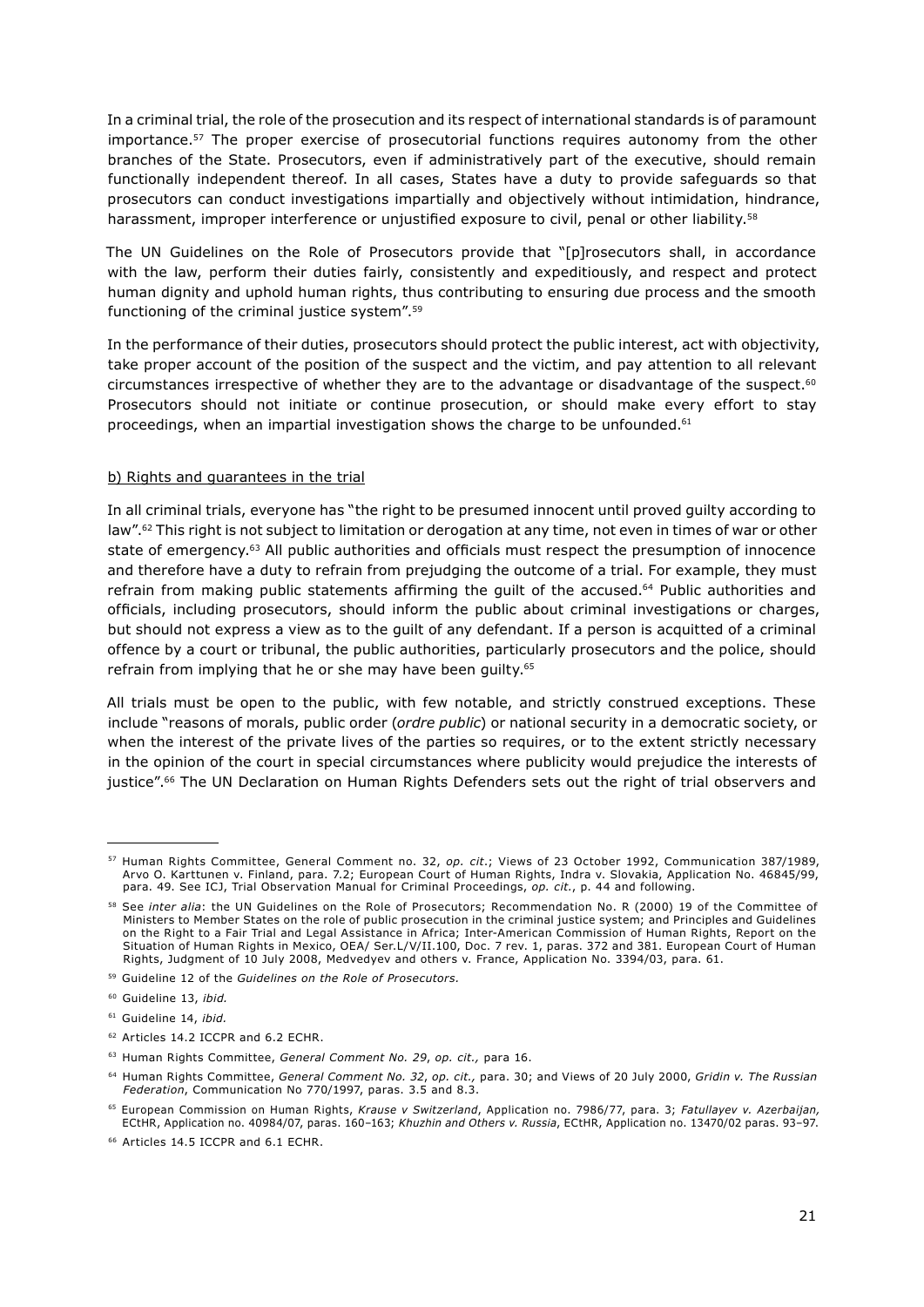others to "attend public hearings, proceedings and trials so as to form an opinion on their compliance with national law and applicable international obligations and commitments".<sup>67</sup>

In accordance with the prohibition of double jeopardy, "[n]o one shall be liable to be tried or punished again for an offence for which he has already been finally convicted or acquitted in accordance with the law and penal procedure of each country".68 As ruled by the European Court of Human Rights, the right not to be tried twice for the same facts or omissions extends to the prosecution and not only to the trial phase.<sup>69</sup>

In the trial, the principle of equality of arms requires that trials comply with the principle of adversarial proceedings. This means that all parties should have the procedural opportunity to know the arguments and evidence being put forward by the opposing party, be able to refute and contest them and present their own arguments and evidence. This principle means that the accused has the right to examine, or have examined, any witnesses against him or her, and have witnesses appear and testify on his or her behalf under the same conditions as the witnesses who are testifying against him or her. This is clearly expressed in the rights enshrined in Articles 6.3.d ECHR and 14.3.e. ICCPR. The prosecution should, within a reasonable time prior to trial, provide the defence with the names of the witnesses that it intends to call at trial so as to allow defence counsel sufficient time to prepare their case.<sup>70</sup>

Testimony of anonymous victims and witnesses during trial is generally a breach of the due process of law. Anonymity may be permissible only in exceptional cases. In all cases, the identity of anonymous victims and witnesses must be disclosed to the defendant sufficiently in advance of the trial commencing so that a fair trial and the effectiveness of the right of defence can be ensured, and the accused can challenge the veracity of the testimonies.<sup>71</sup>

The right to an adequate defence requires adequate time and facilities, which is also protected as a specific element of the right to a fair trial in criminal cases under Article 14 ICCPR and Article 6 ECHR. This right entails a guarantee of access to documents, other evidence, and all materials the accused requires to prepare his or her case, including all materials that the prosecution plans to present in court either against the accused or that are exculpatory. Exculpatory material should be understood as including not only material establishing innocence, but also any other evidence that could assist the defence case; for instance, indications that a 'confession' was not voluntary. It includes the opportunity to engage and communicate with counsel. The right to be assisted by a lawyer, even if the individual cannot afford one, is an integral part of the right to a fair trial protected under international law.72

While the above are expressly conceived in international instruments as minimum standards, respect for them does not in and of itself guarantee the full fairness of the trial, which must be assessed holistically taking into consideration all factors that may influence the proceedings and decision in the case.

<sup>67</sup> Article 9(3)(b), UN Declaration on Human Rights Defenders.

<sup>68</sup> Articles 14.7 ICCPR and 4 of Protocol 7to the ECHR.

<sup>69</sup> *Sergey Zolotukhin v. Russia*, Application no. 14939/03.

<sup>70</sup> CCPR, *General Comment no. 32*, *op. cit.*. International Criminal Tribunal for the Former Yugoslavia (Appeals Chamber), Judgment of 15 July 1999, The Prosecutor v. Tadic, No.IT-94–1-T; Human Rights Committee, Decision on admissibility of 30 March 1989 B.d.B. et al. v. The Netherlands, Communication No. 273/1988; European Court of Human Rights, Judgment of 27 October 1993, Dombo Beheer B.V. v. Netherlands, Application No. 14448/88; and Inter-American Commission on Human Rights, Report No. 52/01 of 4 April 2001, Case No. 12.243, Juan Raul Garza (United States of America).

<sup>71</sup> Human Rights Committee, *Concluding Observations of the Human Rights Committee: Canada*, CCPR/C/CAN/CO/5, 20 April 2006, para. 13; *Concluding Observations of the Human Rights Committee: United States of America*, CCPR/C/USA/ CO/3/Rev.1, 18 December 2006, para. 18 and European Court of Human Rights, *Kostovski v. The Netherlands,* Application no. 11454/85, paras. 43–45.

<sup>72</sup> Article 14.3 ICCPR. See also article 6.3 ECHR.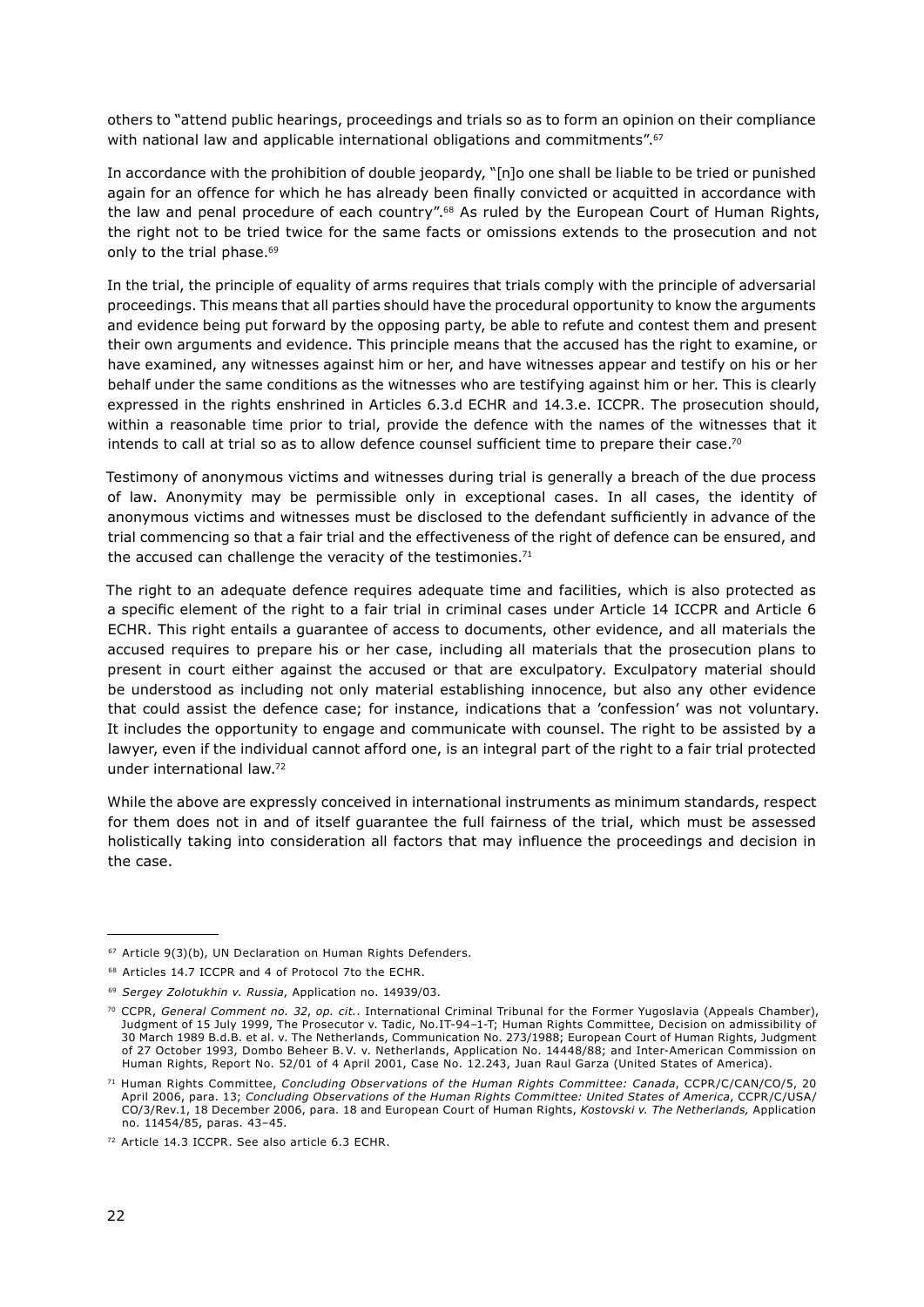### <span id="page-24-0"></span>**12. Conclusions**

Having observed all the hearings of the trial and analysed the relevant documents and circumstances, the ICJ and IBAHRI consider the "Gezi Park trial" to have all the characteristics of an unfair trial, and to contravene Turkey's obligations under the ICCPR and ECHR. These violations engage the responsibility of all involved State authorities, including prosecutors and judges.

### a) The principle of legality and lawfulness of the prosecution

The defendants were charged with offences against the government and anti-terrorism offences. In Turkey, these kind of criminal offences have been shown to be regularly used by prosecutors not only to prosecute but equally to persecute political opponents and human rights defenders, among others.73 To the extent that the objective of these prosecutions is to prevent or punish individuals in exercising internationally protected human rights and fundamental freedoms, this violates the ICCPR and ECHR. In particular, this includes the right to privacy and family life (Articles 8 ECHR and 17 ICCPR); the freedoms of expression, assembly and association (Articles 10 and 11 ECHR and 19, 21, and 22 ICCPR); and the right to political participation (Article 25 ICCPR). To the extent that prosecutions in this case may be purported to amount to a permissible limitation on any of these rights, they do not adhere to the aforementioned principle of legality; necessary for permissible restrictions of the right to a privacy and family life; freedoms of expression, assembly and association; and the right to political participation. Further, they can neither be said to be necessary nor proportionate for any legitimate purpose such as the protection of public order or national security.

The prosecution of the defendants does not respect their right to be subject to criminal penalties only according to a criminal offence prescribed by law (Articles 7 ECHR and 15 ICCPR) and the principle that all detention must be prescribed by law (Articles 5.1 ECHR and 9.1 ICCPR). This excessively broad interpretation of the offences with which the defendants have been charged has already been considered by the European Court of Human Rights as not in line with Turkey's obligations under the European Convention on Human Rights. Repeated reforms of these offences have not modified the scope of their application in practice.<sup>74</sup>

The indictment itself demonstrates a lack of professionality, independence and impartiality.

As the European Court of Human Rights noted in its judgment on the lawfulness of the detention of Osman Kavala, there was no:

**•** *evidence in the file, particularly in the decisions on the initial and continued detention, or in the bill of indictment, to the effect that [Osman Kavala] had used force or violence, had instigated or led the violent acts in question or had provided support for such criminal conduct.*<sup>75</sup>

<sup>73</sup> See, *inter alia*, ICJ, *Justice Suspended, op. cit.;* Venice Commission, *Opinion on articles 216, 299, 301 and 314 of the Penal Code*, Opinion No. 831/2015, 15 March 2016; Commissioner for Human Rights of the Council of Europe, *Report following her visit to Turkey from 1 to 5 July 2019,* 19 February 2020, Ref. CommDH(2020)1; UN Special Rapporteur on the promotion and protection of the right to freedom of opinion and expression, Report on his mission to Turkey, UN Doc. A/HRC/35/22/Add.3, 21 June 2016.

<sup>74</sup> See, all judgments by the European Court of Human Rights on these offences and the execution procedure carried out by the Committee of Ministers of the Council of Europe (still open) in the *Oner and Turk v. Turkey* group: [http://hudoc.](http://hudoc.exec.coe.int/eng?i=004-36806) [exec.coe.int/eng?i=004–36806](http://hudoc.exec.coe.int/eng?i=004-36806)

<sup>75</sup> ECtHR,. Kavala v TUrkey, para. 143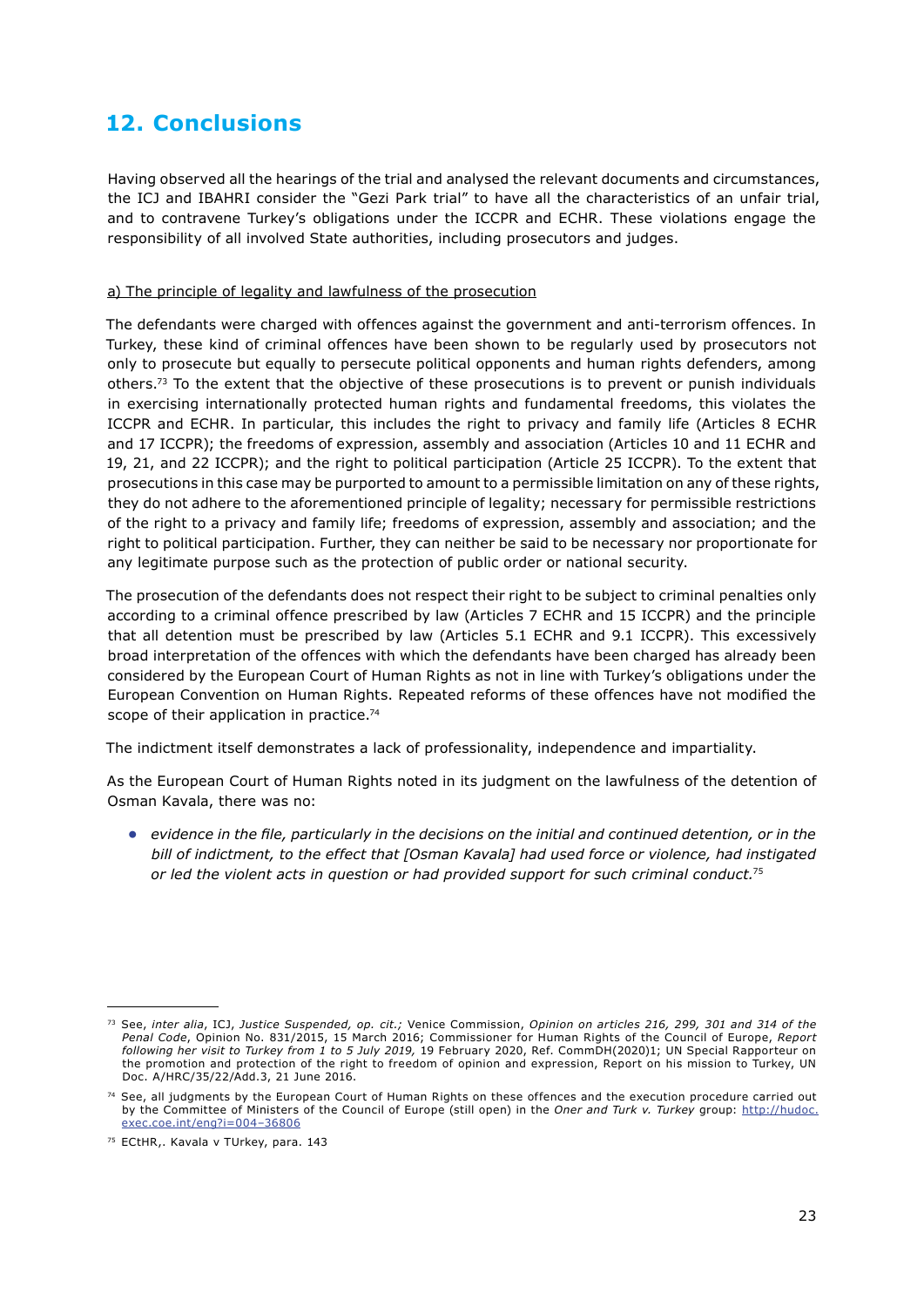More specifically the Court held:

- **•** *223. This document, 657 pages in length, does not contain a succinct statement of the facts. Nor does it specify clearly the facts or criminal actions on which the applicant's criminal liability in the Gezi events is based. It is essentially a compilation of evidence — transcripts of numerous telephone conversations, information about the applicant's contacts, lists of nonviolent actions –, some of which have a limited bearing on the offence in question… there is nothing in the case file to indicate that the prosecuting authorities had objective information in their possession enabling them to suspect, in good faith, the applicant at the time of the Gezi events. In particular, the prosecution documents refer to multiple and completely lawful acts that were related to the exercise of a Convention right and were carried out in cooperation with Council of Europe bodies or international institutions (exchanges with Council of Europe bodies, helping to organise a visit by an international delegation). They also refer to ordinary and legitimate activities on the part of a human-rights defender and the leader of an NGO, such as conducting a campaign to prohibit the sale of tear gas to Turkey or supporting individual applications.*
- **•** *224. In the Court's view, the inclusion of these elements undermines the prosecution's credibility. In addition, the prosecution's attitude could be considered such as to confirm the applicant's assertion that the measures taken against him pursued an ulterior purpose, namely to reduce him to silence as an NGO activist and human-rights defender, to dissuade other persons from engaging is such activities and to paralyse civil society in the country.*<sup>76</sup>

In a State governed by the rule of law, the issuance of such an indictment would warrant at the very least investigation and review with the view to preventing similarly problematic future indictments being issued. Yet the ICJ and IBAHRI were not informed of any inquiry or disciplinary action undertaken against the authors of this document.

### b) The right to fair trial before a competent, independent and impartial tribunal established by law

With regard to the institutional independence of the judiciary and the prosecution, the ICJ and IBAHRI have reported in detail on the problems in these institutions which currently do not enjoy the basic guarantees to ensure their independence.<sup>77</sup>

A tribunal in which judges have been appointed or may be subject to disciplinary or transfer proceedings by a Council of Judges and Prosecutors whose composition by law does not respect the basic tenets of the international standards on judicial independence cannot qualify as an 'independent' one. This lack of independence depends not only on the demeanour or actions of individual judges but equally on institutional guarantees that protect such judges from any internal or external interference. The lack of such institutional independence was demonstrated by the initiation of disciplinary proceedings by the Council of Judges and Prosecutors against those judges who, in this case, acquitted the defendants.

With regard to the proceedings the trial observers reported that the composition of the judicial chamber changed frequently, making it impossible to ensure a coherent judicial panel reaching a unified, informed and reasoned decision. This fact is a further sign of the incapacity of the Turkish legal system to ensure that a politically sensitive trial such as that under observation may be

<sup>76</sup> *Kavala v. Turkey*, *op. cit.*, paras. 223–224.

<sup>77</sup> See, among others, ICJ, *Justice Suspended, op. cit*; ICJ, *Justice in Peril, op. cit*.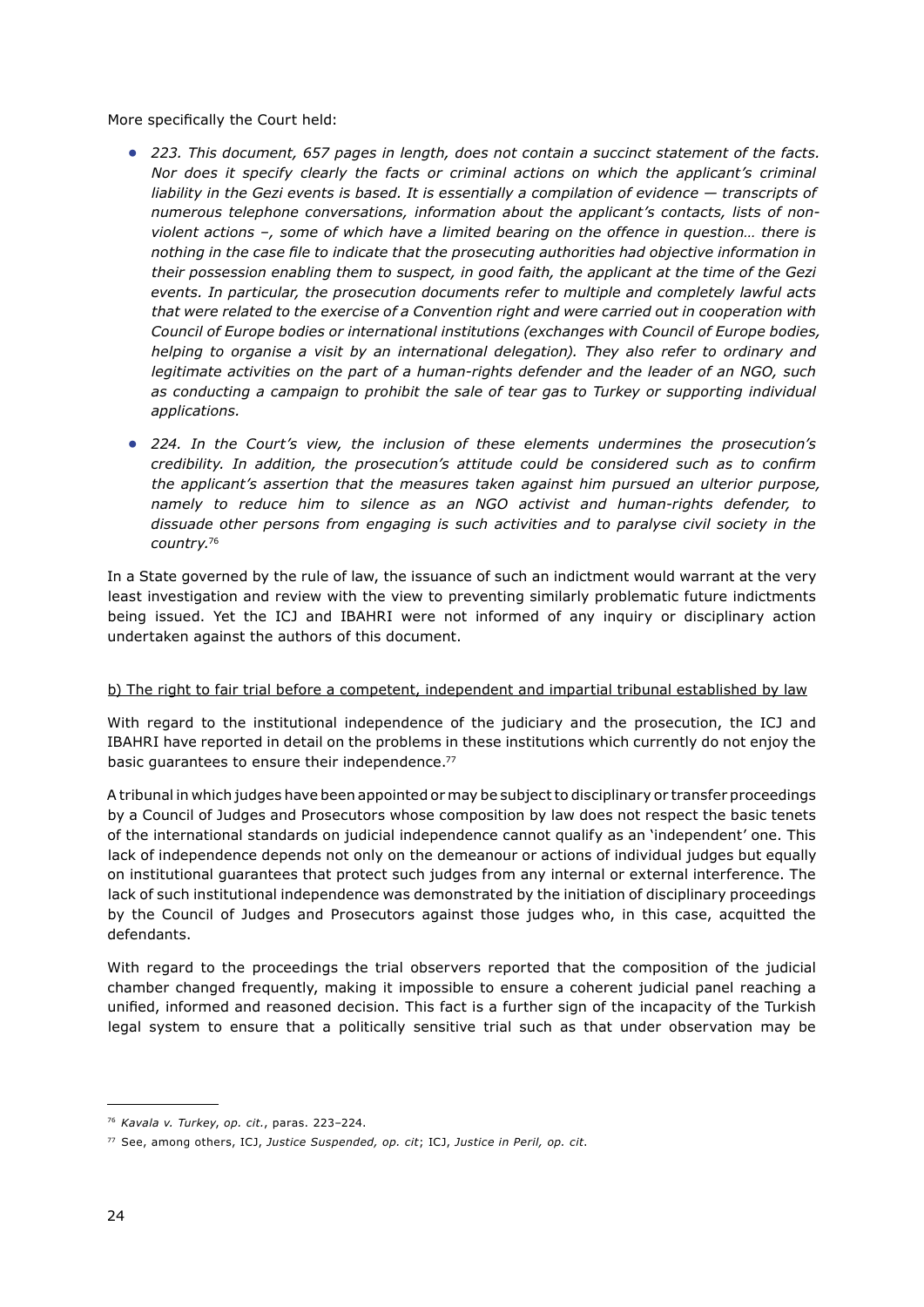untainted by suspicions of external and internal influence. This is corroborated by the impression by ICJ and IBAHRI observers that the behaviour of the judges showed a distinct lack of interest in the trial itself.

Cumulatively, these elements contribute to a conclusion that the defendants in this trial were not accorded their right to be tried by an 'independent and impartial court', in breach of Article 6 ECHR and Article 14 ICCPR. Their final acquittal does not have impact upon this conclusion.

### c) The right to be presumed innocent until proved guilty according to the law

State authorities have a duty not to prejudice the proceedings and outcome of a criminal trial by expressing opinion on the guilt or innocence of its defendants. This is most acutely true with respect to the senior offices of State.

The fact that the President of the Republic of Turkey, who currently has constitutional powers of control over the governing bodies of the judiciary, both anticipated the guilt of the defendants and complained of their acquittal in public statements, shows clearly that not even the appearance of independence has been respected in these proceedings.

His statements constitute a fundamental breach of the defendants' presumption of innocence, in itself a clear violation of the defendants' right to a fair trial.

### d) The right to equality of arms and to test evidence through cross-examination of witnesses

The Court's approach in the admissibility of witnesses is another element that leads the ICJ and IBAHRI to conclude that this trial did not satisfy the essential fair trial requirement of the equality of arms between the parties. As noted, the trial judges refused to hear defence witnesses, namely the co-defendants resident abroad, stating that they should have been physically in Istanbul to testify. On the other hand, however, the judges allowed all prosecution witnesses without question, including a previously unannounced one who could not be properly counter-examined. This contravened the right to test evidence through cross-examination and adequate provision of time and facilities for one's defence (Article 6.3.d ECHR; Article 14.3.e ICCPR).

#### e) Main conclusions and recommendations

The ICJ and IBAHRI conclude that the Gezi Park trial did not meet the requirement of a fair trial under Article 6 ECHR and Article 14 ICCPR. Specifically, the rights to be tried by an independent and impartial court, the presumption of innocence and to call and cross examine witnesses were not respected.

The ICJ and IBAHRI further affirm that this trial was already compromised due to the clear violation of the principle of legality in relation to the criminal law applied in this case as well as in respect of the grounds for detention, which failed to satisfy Articles 9 and 15 ICCPR and 5 and 7 ECHR. The criminal charges brought against the defendants relate to offences that are overly broad and prone to unduly restrict the exercise of human rights, notably the freedoms of expression, association and assembly, political participation, privacy. The indictment itself is clear testimony to the groundlessness of the accusations against the defendants.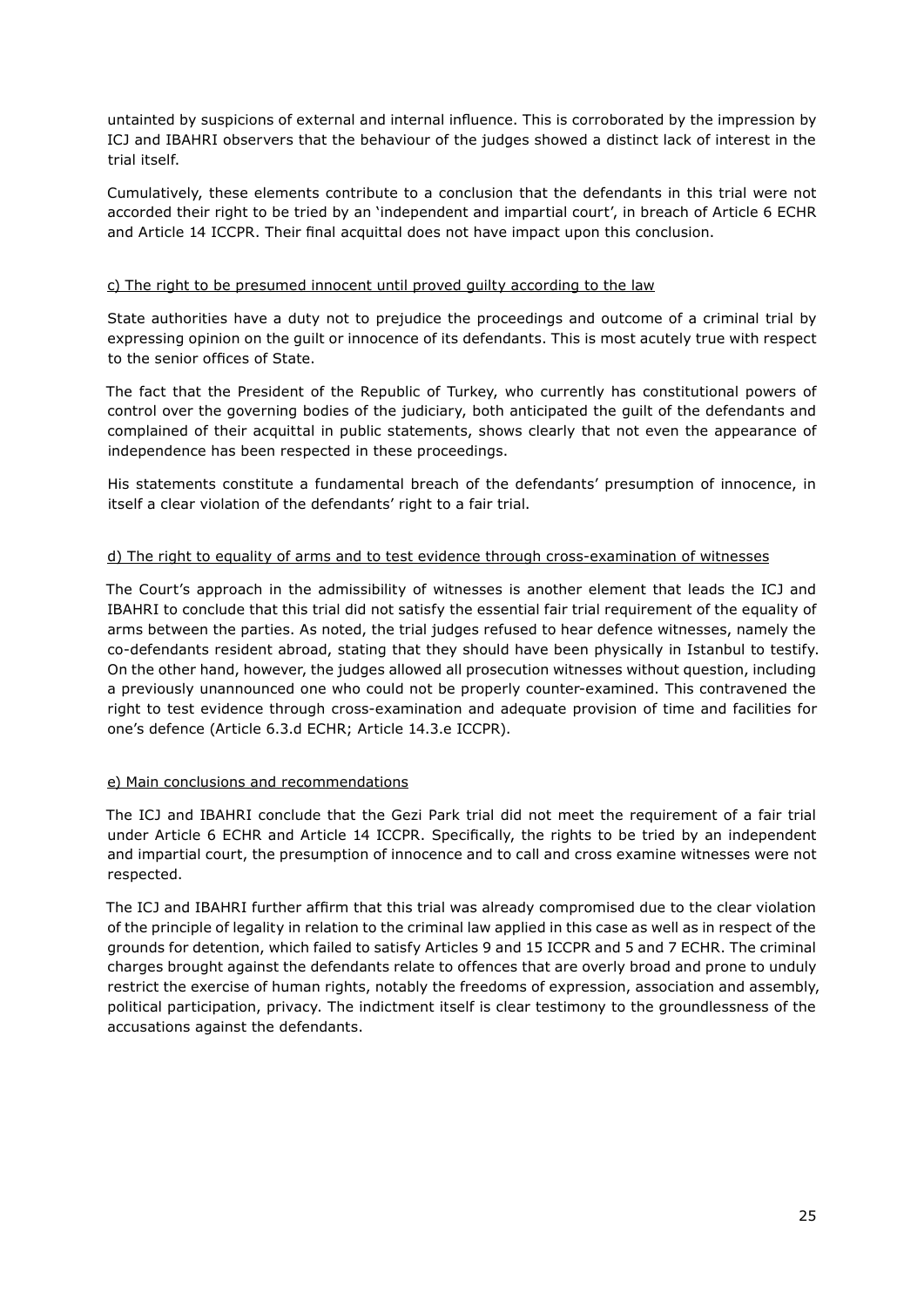Based on their findings, the ICJ and IBAHRI recommend that:

- **a. That Osman Kavala be immediately released and that all charges against him be withdrawn**
- **b. That, if an appeal is brought by the prosecution, the acquittal be confirmed by all higher courts and extended to all offences and defendants;**
- **c. That in respect of the defendants who were absent from the trial, the prosecution withdraw any charges against them related directly and indirectly to the facts contested therein;**
- **d. That all defendants be granted reparations, including compensation, for the time of unlawful detention and baseless prosecution; and**
- **e. That any disciplinary proceedings against the judges that issued the verdict of acquittal be immediately withdrawn.**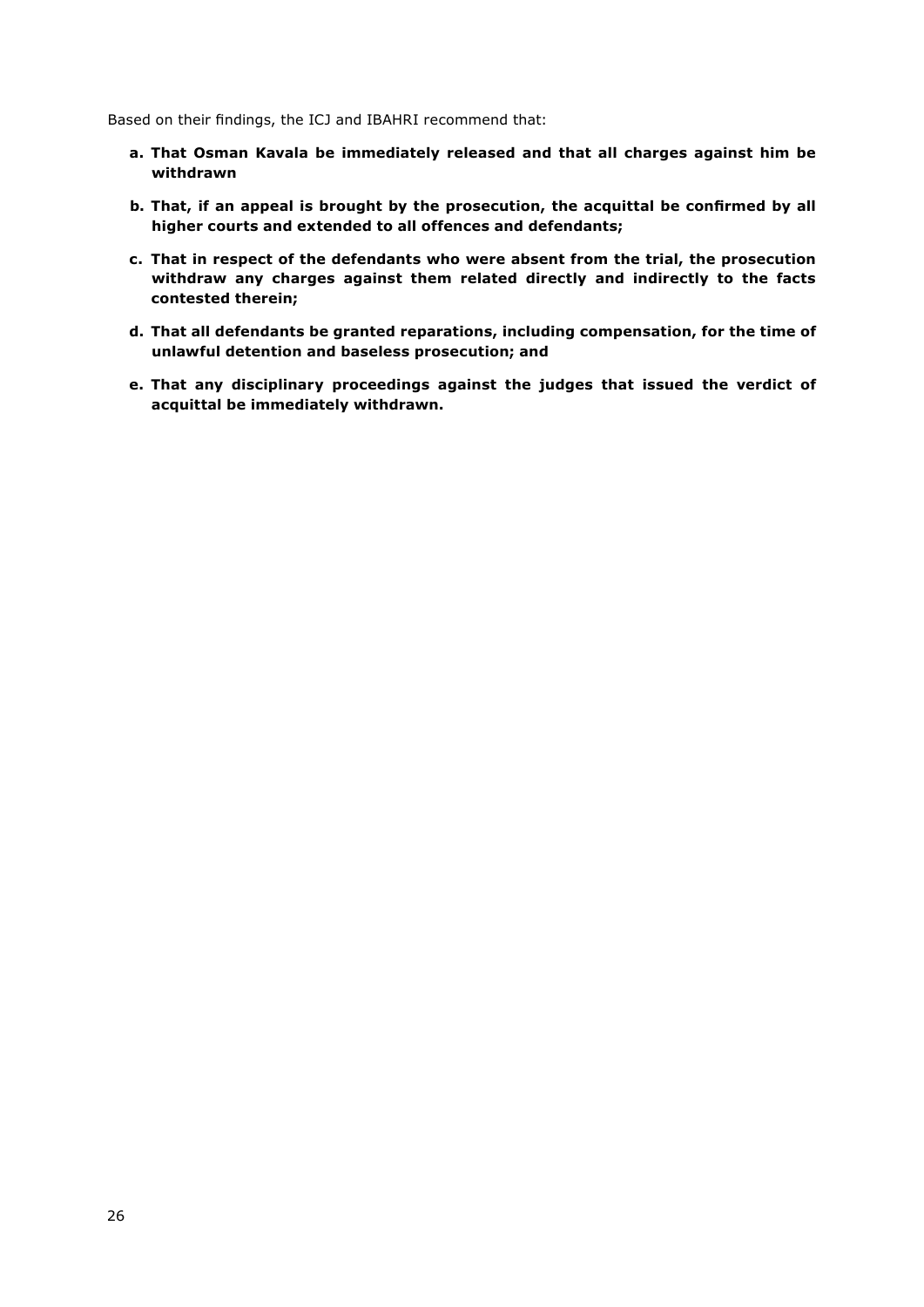### **ICJ Commission Members**

June 2020 (for an updated list, please visit www icj org/commission)

#### **President**

Prof Robert Goldman, United States

#### **Vice-Presidents**

Prof Carlos Ayala, Venezuela Justice Radmila Dragicevic-Dicic, Serbia

#### **Executive Committee**

Justice Sir Nicolas Bratza, UK Dame Silvia Cartwright, New Zealand Ms Roberta Clarke, Barbados-Canada (Chair) Mr Shawan Jabarin, Palestine Ms Hina Jilani, Pakistan Justice Sanji Monageng, Botswana Mr Belisário dos Santos Júnior, Brazil

#### **Other Commission Members**

Professor Kyong-Wahn Ahn, Republic of Korea Justice Chinara Aidarbekova, Kyrgyzstan Justice Adolfo Azcuna, Philippines Ms Hadeel Abdel Aziz, Jordan Mr Reed Brody, United States Justice Azhar Cachalia, South Africa Prof Miguel Carbonell, Mexico Justice Moses Chinhengo, Zimbabwe Prof Sarah Cleveland, United States Justice Martine Comte, France Mr Marzen Darwish, Syria Mr Ghamal Eid, Egypt Mr Roberto Garretón, Chile Ms Nahla Haidar El Addal, Lebanon Prof Michelo Hansungule, Zambia Ms Gulnora Ishankhanova, Uzbekistan Ms Imrana Jalal, Fiji Justice Kalthoum Kennou, Tunisia Ms Jamesina Essie L King, Sierra Leone Prof César Landa, Peru Justice Ketil Lund, Norway Justice Qinisile Mabuza, Swaziland Justice José Antonio Martín Pallín, Spain Prof Juan Méndez, Argentina

Justice Charles Mkandawire, Malawi Justice Yvonne Mokgoro, South Africa Justice Tamara Morschakova, Russia Justice Willly Mutunga, Kenya Justice Egbert Myjer, Netherlands Justice John Lawrence O'Meally, Australia Ms Mikiko Otani, Japan Justice Fatsah Ouguergouz, Algeria Dr Jarna Petman, Finland Prof Mónica Pinto, Argentina Prof Victor Rodriguez Rescia, Costa Rica Mr Alejandro Salinas Rivera, Chile Mr Michael Sfard, Israel Prof Marco Sassoli, Italy-Switzerland Justice Ajit Prakash Shah, India Justice Kalyan Shrestha, Nepal Ms Ambiga Sreenevasan, Malaysia Justice Marwan Tashani, Libya Mr Wilder Tayler, Uruguay Justice Philippe Texier, France Justice Lillian Tibatemwa-Ekirikubinza, Uganda Justice Stefan Trechsel, Switzerland Prof Rodrigo Uprimny Yepes, Colombia